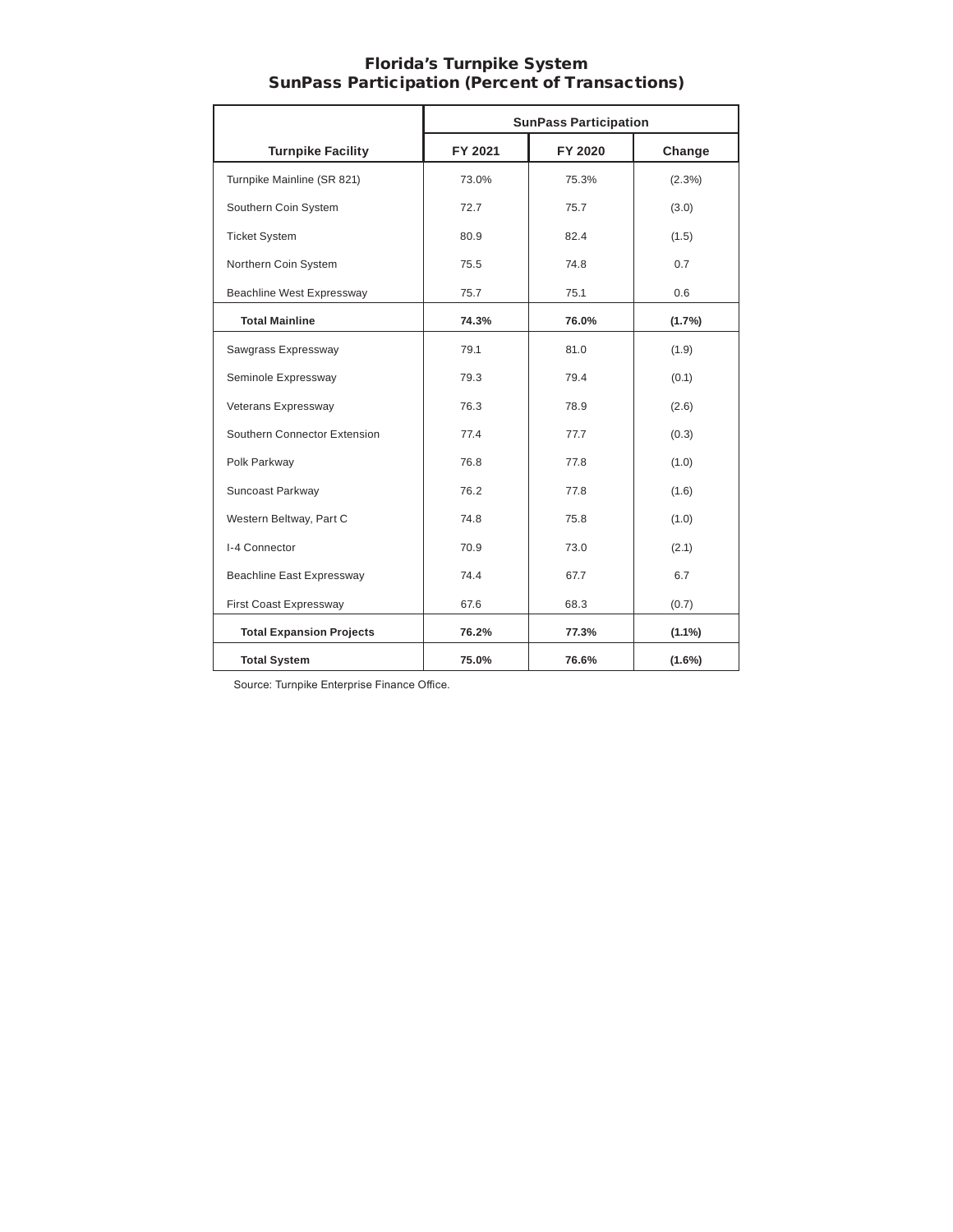#### SunPass Transactions and Participation FY 2021

|                              | <b>Annual Transactions</b> |                    |              |               |
|------------------------------|----------------------------|--------------------|--------------|---------------|
| <b>Turnpike Facility</b>     | <b>SunPass</b>             | <b>Non-SunPass</b> | <b>Total</b> | Participation |
| Turnpike Mainline (SR 821)   | 138,007,928                | 51,120,588         | 189,128,516  | 73.0%         |
| Southern Coin System         | 111,956,358                | 42,084,799         | 154,041,157  | 72.7          |
| <b>Ticket System</b>         | 41,923,983                 | 9,912,566          | 51,836,549   | 80.9          |
| Northern Coin System         | 69,448,783                 | 22,569,676         | 92,018,459   | 75.5          |
| Beachline West Expressway    | 20,455,300                 | 6,563,677          | 27,018,977   | 75.7          |
| Sawgrass Expressway          | 63,126,187                 | 16,673,086         | 79,799,273   | 79.1          |
| Seminole Expressway          | 31,198,256                 | 8,153,221          | 39,351,477   | 79.3          |
| Veterans Expressway          | 46,569,113                 | 14,455,388         | 61,024,501   | 76.3          |
| Southern Connector Extension | 10,909,483                 | 3,190,787          | 14,100,270   | 77.4          |
| Polk Parkway                 | 28, 175, 287               | 8,527,097          | 36,702,384   | 76.8          |
| Suncoast Parkway             | 26,758,267                 | 8,378,153          | 35,136,420   | 76.2          |
| Western Beltway, Part C      | 11,299,004                 | 3,814,501          | 15,113,505   | 74.8          |
| I-4 Connector                | 13,519,819                 | 5,547,163          | 19,066,982   | 70.9          |
| Beachline East Expressway    | 13,317,005                 | 4,581,828          | 17,898,833   | 74.4          |
| First Coast Expressway       | 19,480,931                 | 9,344,290          | 28,825,221   | 67.6          |
| Total                        | 646,145,704                | 214,916,820        | 861,062,524  | 75.0%         |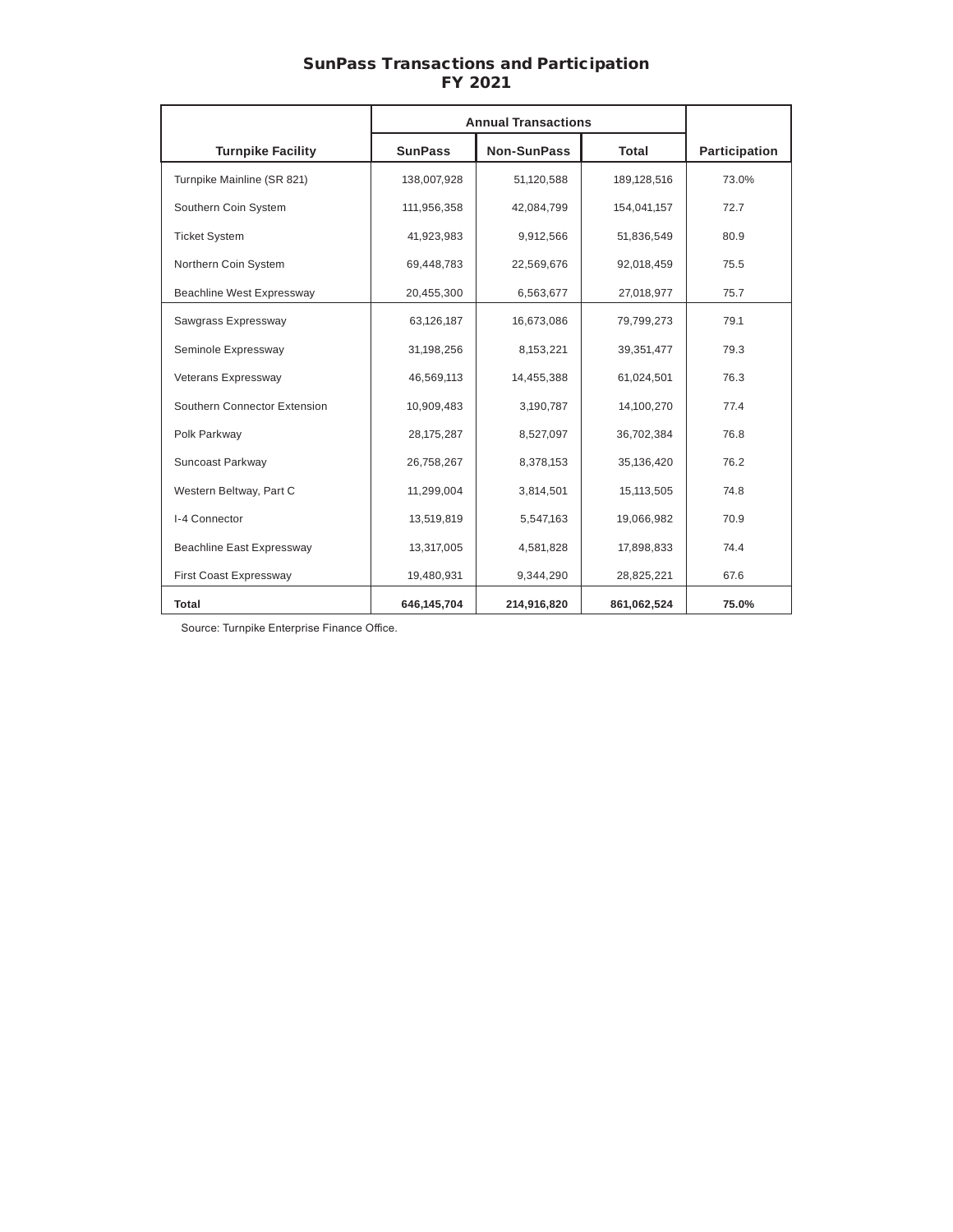# Florida's Turnpike System Quarterly SunPass Toll Revenue FY 2021 vs. FY 2020

|                      |               |               | Variance       |            |
|----------------------|---------------|---------------|----------------|------------|
| <b>Months</b>        | FY 2021       | FY 2020       | Amount         | Change     |
| July                 | \$56,018,001  | \$72,901,749  | (\$16,883,748) | $(23.2\%)$ |
| August               | 57,459,415    | 73,215,508    | (15, 756, 093) | (21.5)     |
| September            | 57,728,655    | 60,684,406    | (2,955,751)    | (4.9)      |
| 1st Quarter Subtotal | 171,206,071   | 206,801,663   | (35, 595, 592) | (17.2)     |
| October              | 62,156,828    | 74,859,406    | (12, 702, 578) | (17.0)     |
| November             | 58,688,557    | 72,274,317    | (13, 585, 760) | (18.8)     |
| December             | 63,138,545    | 74,279,070    | (11, 140, 525) | (15.0)     |
| 2nd Quarter Subtotal | 183,983,930   | 221,412,793   | (37, 428, 863) | (16.9)     |
| January              | 60,994,106    | 72,783,273    | (11,789,167)   | (16.2)     |
| February             | 59,310,867    | 71,155,005    | (11, 844, 138) | (16.6)     |
| March                | 70,509,143    | 59,025,060    | 11,484,083     | 19.5       |
| 3rd Quarter Subtotal | 190,814,116   | 202,963,338   | (12, 149, 222) | (6.0)      |
| April                | 69,408,488    | 35,696,939    | 33,711,549     | 94.4       |
| May                  | 71,713,979    | 47,463,188    | 24,250,791     | 51.1       |
| June                 | 72,074,403    | 55,860,069    | 16,214,334     | 29.0       |
| 4th Quarter Subtotal | 213,196,870   | 139,020,196   | 74,176,674     | 53.4       |
| <b>Annual Total</b>  | \$759,200,987 | \$770,197,990 | (\$10,997,003) | $(1.4\%)$  |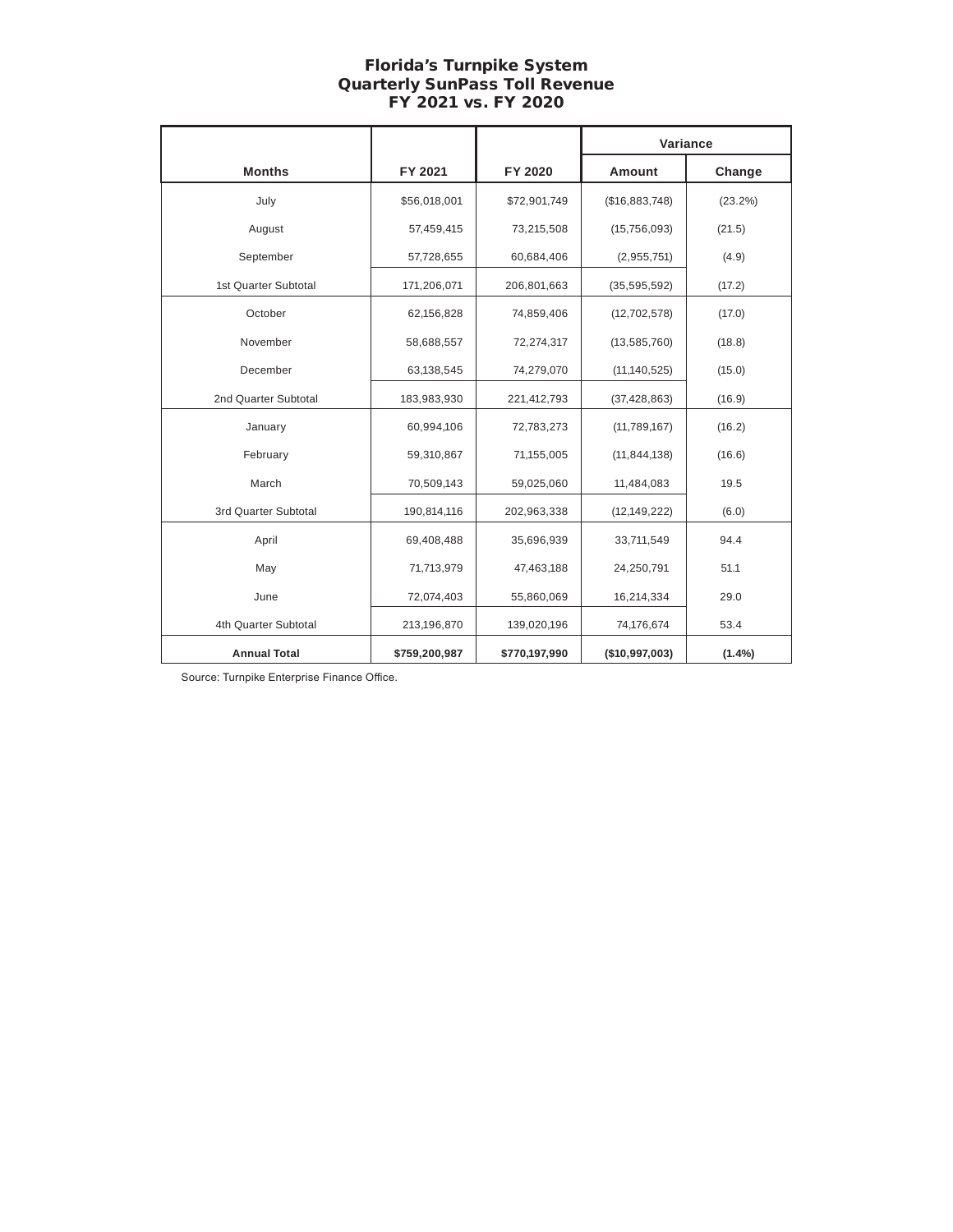## Turnpike Mainline (SR 821) SunPass Transactions and Participation FY 2021

|                  | <b>Number of Transactions</b> |                    |              |                                 |
|------------------|-------------------------------|--------------------|--------------|---------------------------------|
| <b>Month</b>     | <b>SunPass</b>                | <b>Non-SunPass</b> | <b>Total</b> | <b>SunPass</b><br>Participation |
| <b>July 2020</b> | 10,005,986                    | 3,531,244          | 13,537,230   | 73.9%                           |
| August           | 10,364,476                    | 3,732,641          | 14,097,117   | 73.5                            |
| September        | 10,518,687                    | 3,807,714          | 14,326,401   | 73.4                            |
| October          | 11,479,600                    | 4,224,663          | 15,704,263   | 73.1                            |
| November         | 10,655,343                    | 4,024,208          | 14,679,551   | 72.6                            |
| December         | 11,570,693                    | 4,477,629          | 16,048,322   | 72.1                            |
| January 2021     | 11,335,894                    | 4,262,147          | 15,598,041   | 72.7                            |
| February         | 11,000,642                    | 4,090,404          | 15,091,046   | 72.9                            |
| March            | 12,824,922                    | 4,716,448          | 17,541,370   | 73.1                            |
| April            | 12,532,918                    | 4,602,503          | 17,135,421   | 73.1                            |
| May              | 12,930,385                    | 4,823,870          | 17,754,255   | 72.8                            |
| June             | 12,788,382                    | 4,827,117          | 17,615,499   | 72.6                            |
| <b>Total</b>     | 138,007,928                   | 51,120,588         | 189,128,516  | 73.0%                           |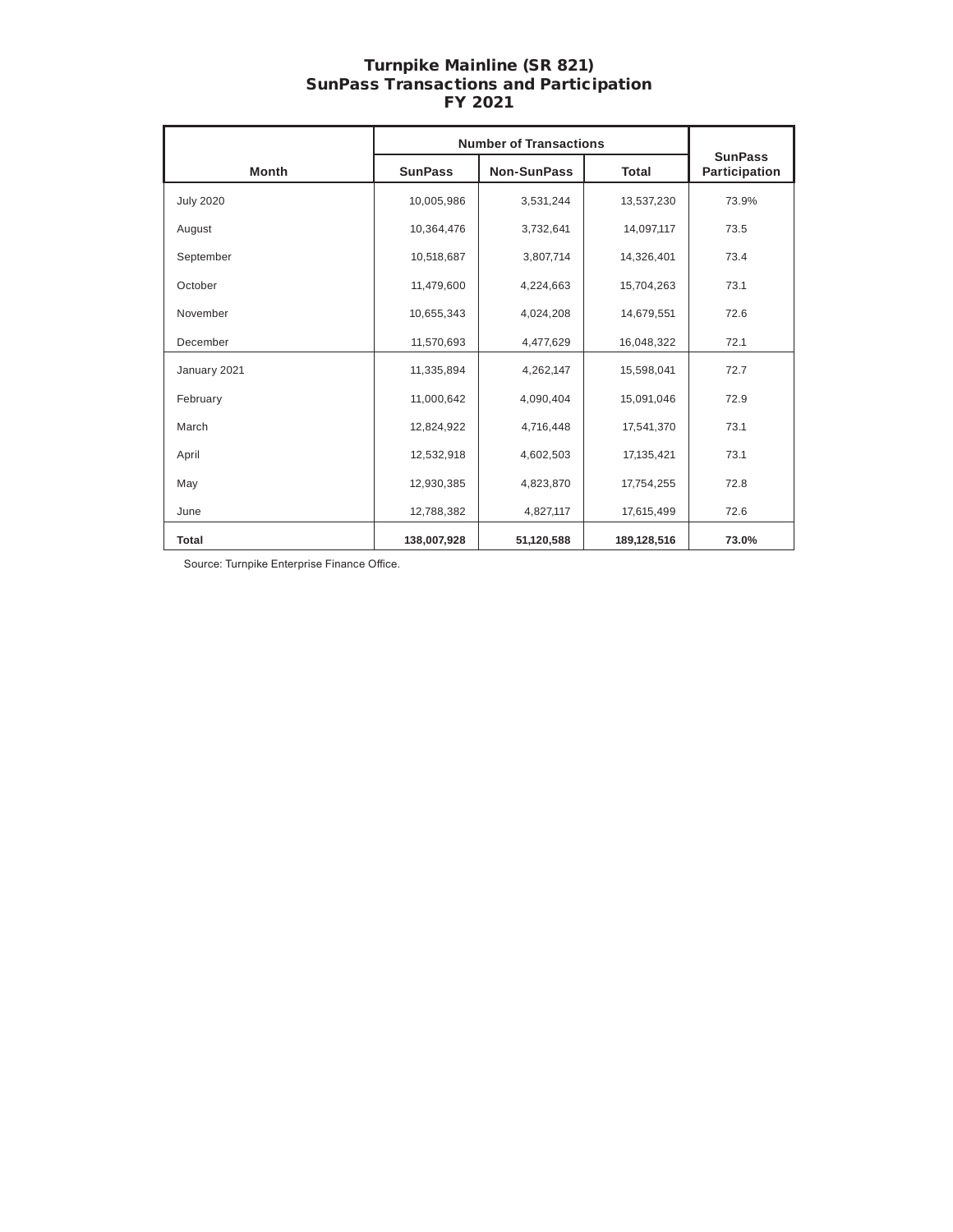# Turnpike Mainline (SR 821) Quarterly SunPass Revenue Results FY 2021 vs. FY 2020

|                      |               |               | Variance      |        |
|----------------------|---------------|---------------|---------------|--------|
| <b>Months</b>        | FY 2021       | FY 2020       | Amount        | Change |
| July                 | \$9,764,606   | \$12,265,867  | (\$2,501,261) | (20.4% |
| August               | 10,015,861    | 12,318,657    | (2,302,796)   | (18.7) |
| September            | 10,062,793    | 10,210,274    | (147, 481)    | (1.4)  |
| 1st Quarter Subtotal | 29,843,260    | 34,794,798    | (4,951,538)   | (14.2) |
| October              | 10,834,676    | 12,595,246    | (1,760,570)   | (14.0) |
| November             | 10,230,115    | 12,160,300    | (1,930,185)   | (15.9) |
| December             | 11,005,801    | 12,497,604    | (1,491,803)   | (11.9) |
| 2nd Quarter Subtotal | 32,070,592    | 37,253,150    | (5, 182, 558) | (13.9) |
| January              | 10,632,000    | 12,245,933    | (1,613,933)   | (13.2) |
| February             | 10,338,591    | 11,971,973    | (1,633,382)   | (13.6) |
| March                | 12,290,584    | 9,931,086     | 2,359,498     | 23.8   |
| 3rd Quarter Subtotal | 33,261,175    | 34,148,992    | (887, 817)    | (2.6)  |
| April                | 12,098,727    | 6,006,082     | 6,092,645     | 101.4  |
| May                  | 12,500,602    | 7,985,777     | 4,514,825     | 56.5   |
| June                 | 12,563,429    | 9,398,569     | 3,164,860     | 33.7   |
| 4th Quarter Subtotal | 37,162,758    | 23,390,428    | 13,772,330    | 58.9   |
| <b>Annual Total</b>  | \$132,337,785 | \$129,587,368 | \$2,750,417   | 2.1%   |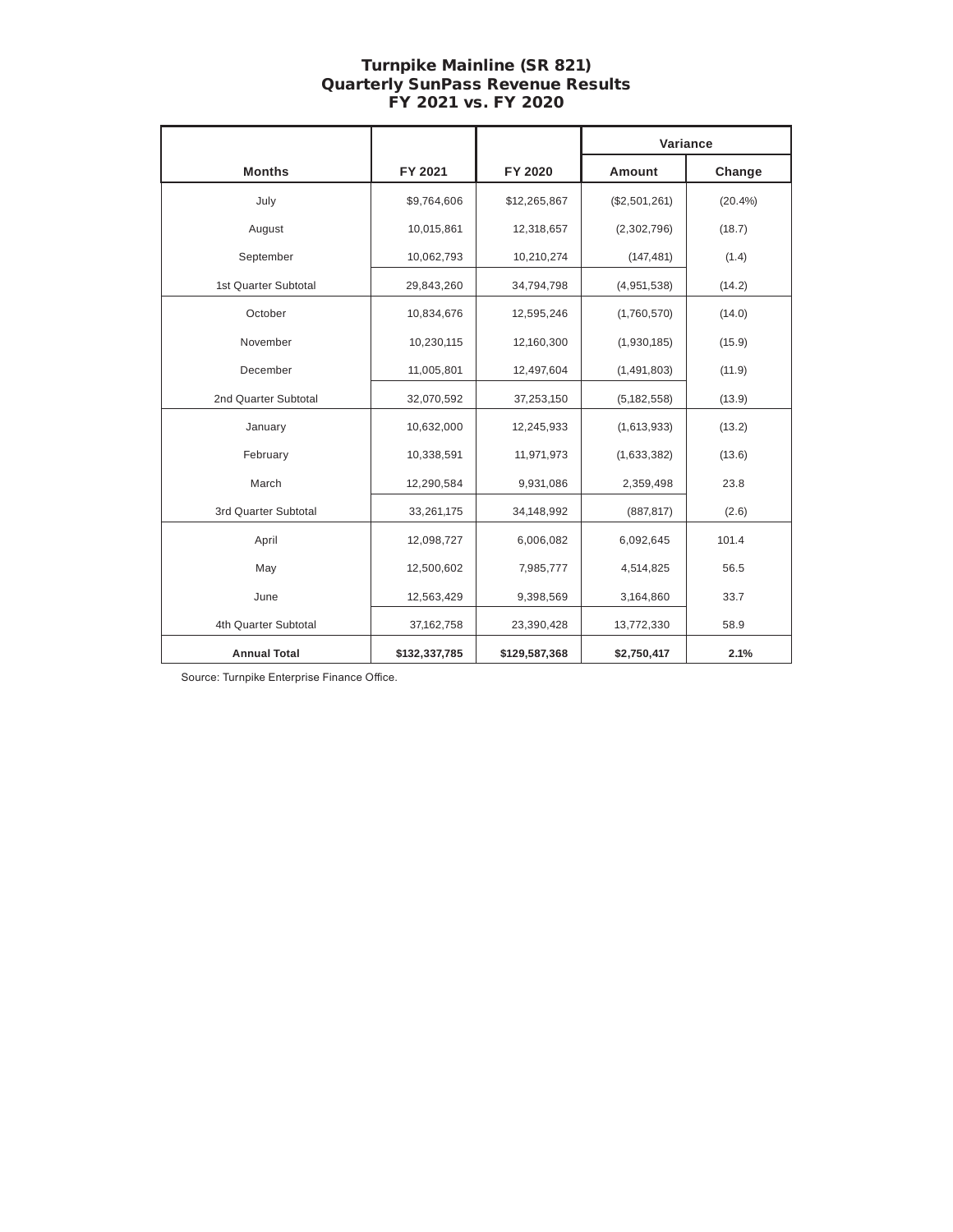### Southern Coin System SunPass Transactions and Participation FY 2021

|                  | <b>Number of Transactions</b> |                    |              |                                 |
|------------------|-------------------------------|--------------------|--------------|---------------------------------|
| <b>Month</b>     | <b>SunPass</b>                | <b>Non-SunPass</b> | <b>Total</b> | <b>SunPass</b><br>Participation |
| <b>July 2020</b> | 8,176,065                     | 2,921,718          | 11,097,783   | 73.7%                           |
| August           | 8,409,756                     | 3,082,813          | 11,492,569   | 73.2                            |
| September        | 8,565,757                     | 3,130,690          | 11,696,447   | 73.2                            |
| October          | 9,168,856                     | 3,386,202          | 12,555,058   | 73.0                            |
| November         | 8,534,328                     | 3,224,795          | 11,759,123   | 72.6                            |
| December         | 9,333,376                     | 3,607,836          | 12,941,212   | 72.1                            |
| January 2021     | 9,301,980                     | 3,504,689          | 12,806,669   | 72.6                            |
| February         | 8,979,165                     | 3,342,128          | 12,321,293   | 72.9                            |
| March            | 10,470,665                    | 3,926,954          | 14,397,619   | 72.7                            |
| April            | 10,330,977                    | 3,879,787          | 14,210,764   | 72.7                            |
| May              | 10,497,998                    | 4,063,636          | 14,561,634   | 72.1                            |
| June             | 10,187,435                    | 4,013,551          | 14,200,986   | 71.7                            |
| <b>Total</b>     | 111,956,358                   | 42,084,799         | 154,041,157  | 72.7%                           |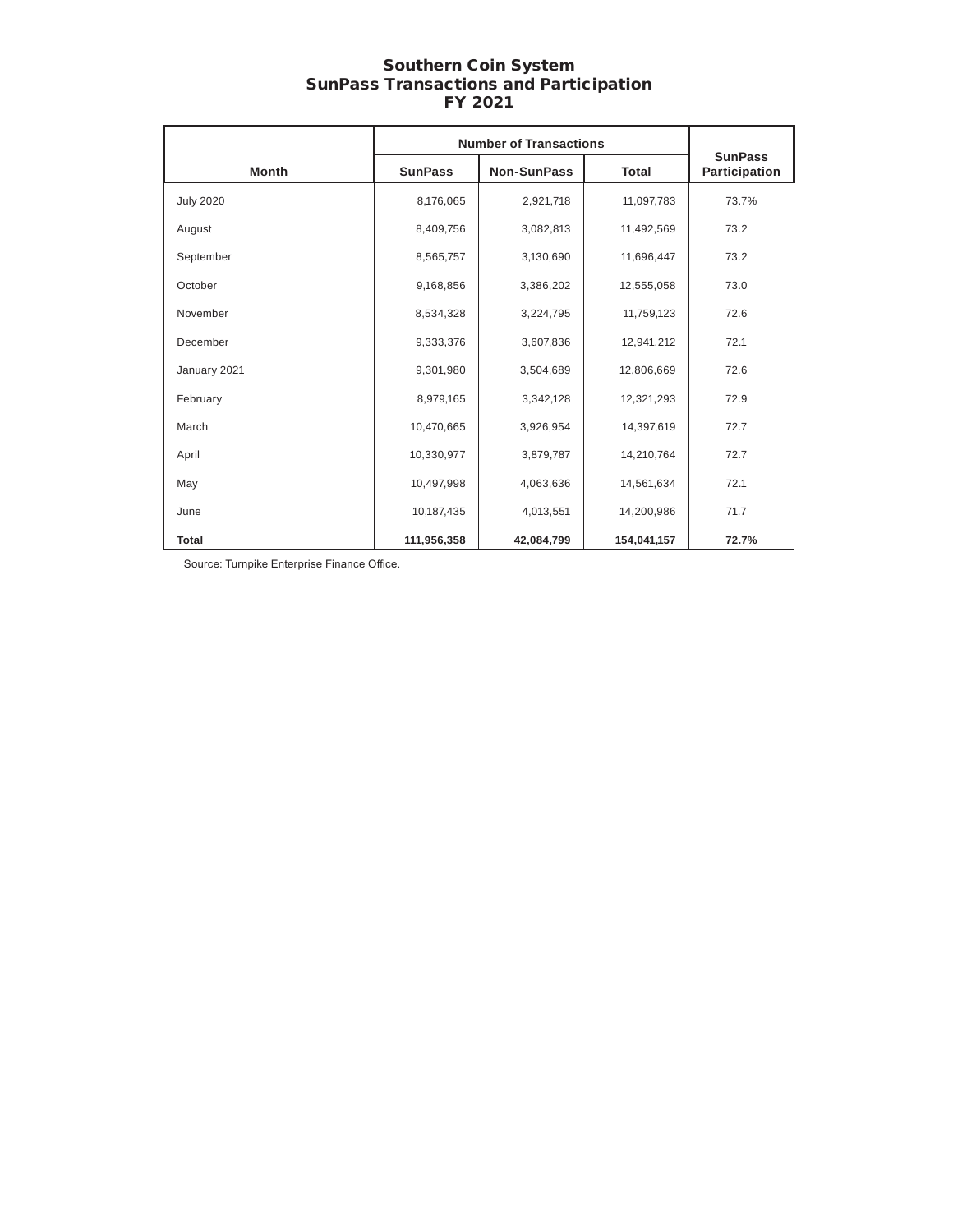# Southern Coin System Quarterly SunPass Revenue Results FY 2021 vs. FY 2020

|                      |               |               | Variance      |         |
|----------------------|---------------|---------------|---------------|---------|
| <b>Months</b>        | FY 2021       | FY 2020       | Amount        | Change  |
| July                 | \$7,966,018   | \$10,534,822  | (\$2,568,804) | (24.4%) |
| August               | 8,170,994     | 10,580,163    | (2,409,169)   | (22.8)  |
| September            | 8,209,281     | 8,769,329     | (560, 048)    | (6.4)   |
| 1st Quarter Subtotal | 24,346,293    | 29,884,314    | (5,538,021)   | (18.5)  |
| October              | 8,838,987     | 10,817,718    | (1,978,731)   | (18.3)  |
| November             | 8,345,783     | 10,444,154    | (2,098,371)   | (20.1)  |
| December             | 8,978,592     | 10,733,855    | (1,755,263)   | (16.4)  |
| 2nd Quarter Subtotal | 26,163,362    | 31,995,727    | (5,832,365)   | (18.2)  |
| January              | 8,673,643     | 10,517,702    | (1,844,059)   | (17.5)  |
| February             | 8,434,279     | 10,282,405    | (1,848,126)   | (18.0)  |
| March                | 10,026,725    | 8,529,542     | 1,497,183     | 17.6    |
| 3rd Quarter Subtotal | 27,134,647    | 29,329,649    | (2, 195, 002) | (7.5)   |
| April                | 9,870,207     | 5,158,462     | 4,711,745     | 91.3    |
| May                  | 10,198,058    | 6,858,769     | 3,339,289     | 48.7    |
| June                 | 10,249,313    | 8,072,178     | 2,177,135     | 27.0    |
| 4th Quarter Subtotal | 30,317,578    | 20,089,409    | 10,228,169    | 50.9    |
| Lantana Adjustment * | 16,898,360    | 17,297,702    | (399, 342)    | (2.3)   |
| <b>Annual Total</b>  | \$124,860,240 | \$128,596,801 | (\$3,736,561) | (2.9%)  |

Source: Turnpike Enterprise Finance Office.

\* Amount based on actual two-way revenue traffic at the plaza multiplied by an average adjustment rate.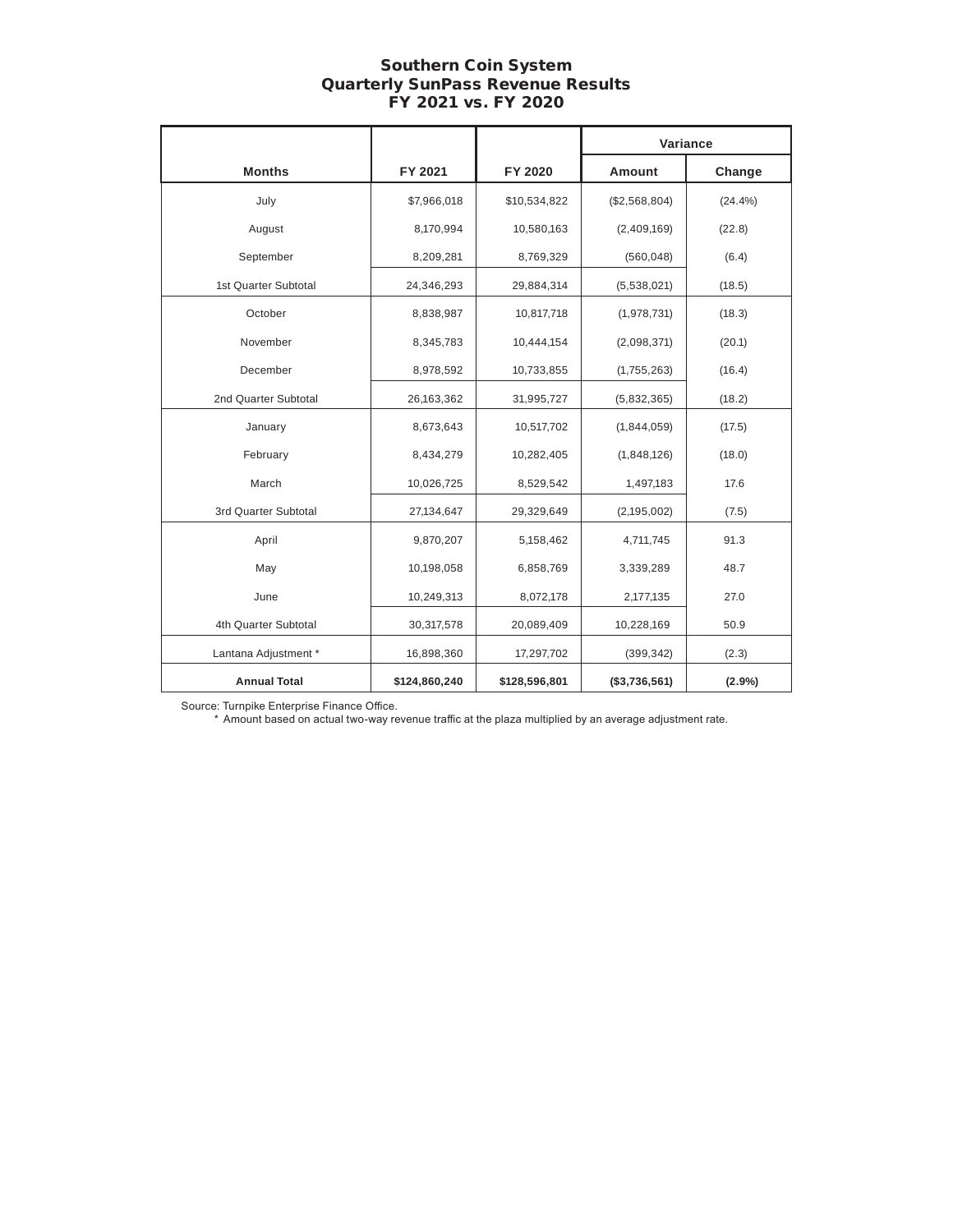# Ticket System SunPass Transactions and Participation FY 2021

|                  | <b>Number of Transactions</b> |                    |              |                                 |
|------------------|-------------------------------|--------------------|--------------|---------------------------------|
| <b>Month</b>     | <b>SunPass</b>                | <b>Non-SunPass</b> | <b>Total</b> | <b>SunPass</b><br>Participation |
| <b>July 2020</b> | 3,173,043                     | 682,304            | 3,855,347    | 82.3%                           |
| August           | 3,200,094                     | 725,778            | 3,925,872    | 81.5                            |
| September        | 3,178,685                     | 732,907            | 3,911,592    | 81.3                            |
| October          | 3,418,922                     | 772,061            | 4,190,983    | 81.6                            |
| November         | 3,268,109                     | 766,550            | 4,034,659    | 81.0                            |
| December         | 3,539,509                     | 866,305            | 4,405,814    | 80.3                            |
| January 2021     | 3,428,205                     | 819,643            | 4,247,848    | 80.7                            |
| February         | 3,331,843                     | 783,624            | 4,115,467    | 81.0                            |
| March            | 3,915,267                     | 968,805            | 4,884,072    | 80.2                            |
| April            | 3,804,145                     | 915,587            | 4,719,732    | 80.6                            |
| May              | 3,889,832                     | 934,733            | 4,824,565    | 80.6                            |
| June             | 3,776,329                     | 944,269            | 4,720,598    | 80.0                            |
| <b>Total</b>     | 41,923,983                    | 9,912,566          | 51,836,549   | 80.9%                           |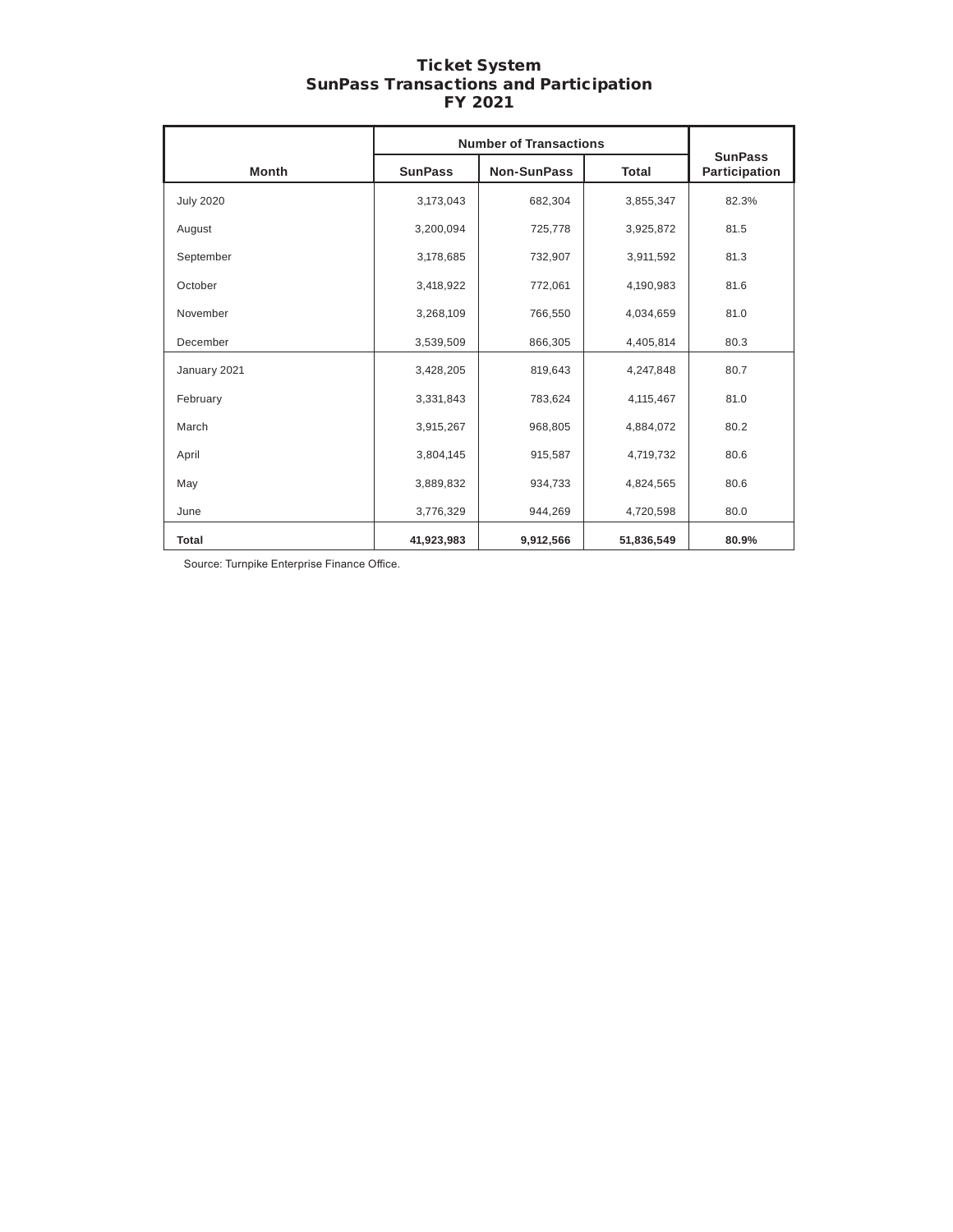# Ticket System Quarterly SunPass Revenue Results FY 2021 vs. FY 2020

|                          |                |                | Variance      |            |
|--------------------------|----------------|----------------|---------------|------------|
| <b>Months</b>            | FY 2021        | FY 2020        | Amount        | Change     |
| July                     | \$10,983,236   | \$14,461,164   | (\$3,477,928) | $(24.1\%)$ |
| August                   | 11,265,848     | 14,523,403     | (3, 257, 555) | (22.4)     |
| September                | 11,318,637     | 12,037,669     | (719, 032)    | (6.0)      |
| 1st Quarter Subtotal     | 33,567,721     | 41,022,236     | (7, 454, 515) | (18.2)     |
| October                  | 12,186,852     | 14,849,495     | (2,662,643)   | (17.9)     |
| November                 | 11,506,842     | 14,336,703     | (2,829,861)   | (19.7)     |
| December                 | 12,379,334     | 14,734,376     | (2,355,042)   | (16.0)     |
| 2nd Quarter Subtotal     | 36,073,028     | 43,920,574     | (7,847,546)   | (17.9)     |
| January                  | 11,958,882     | 14,437,662     | (2,478,780)   | (17.2)     |
| February                 | 11,628,856     | 14,114,671     | (2,485,815)   | (17.6)     |
| March                    | 13,824,459     | 11,708,513     | 2,115,946     | 18.1       |
| 3rd Quarter Subtotal     | 37,412,197     | 40,260,846     | (2,848,649)   | (7.1)      |
| April                    | 13,608,657     | 7,081,027      | 6,527,630     | 92.2       |
| May                      | 14,060,686     | 9,415,041      | 4,645,645     | 49.3       |
| June                     | 14, 131, 353   | 11,080,689     | 3,050,664     | 27.5       |
| 4th Quarter Subtotal     | 41,800,696     | 27,576,757     | 14,223,939    | 51.6       |
| Lantana Adjustment*      | (16,898,360)   | (17, 297, 702) | 399,342       | (2.3)      |
| Three Lakes Adjustment** | (10, 437, 657) | (10, 352, 537) | (85, 120)     | 0.8        |
| <b>Total Adjustments</b> | (27, 336, 017) | (27,650,239)   | 314,222       | (1.1)      |
| <b>Annual Total</b>      | \$121,517,625  | \$125,130,174  | (\$3,612,549) | (2.9%)     |

Source: Turnpike Enterprise Finance Office.

\* Allocated to Southern Coin System, amount based on actual two-way revenue traffic at the plaza multiplied by an average adjustment rate.

\*\* Allocated to Northern Coin System, amount based on actual two-way revenue traffic at the plaza multiplied by an average adjustment rate.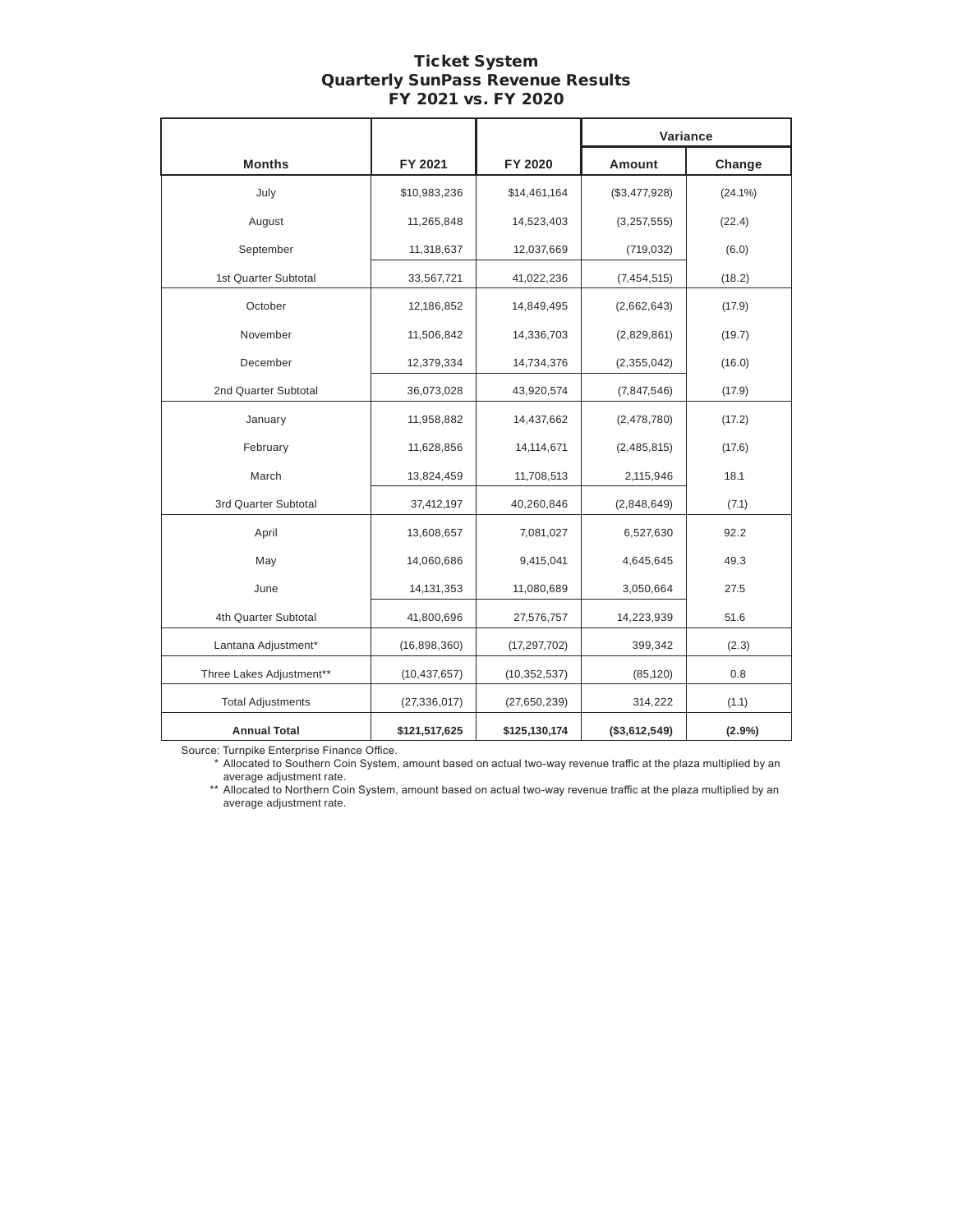### Northern Coin System SunPass Transactions and Participation FY 2021

|                  | <b>Number of Transactions</b> |                    |              |                                 |
|------------------|-------------------------------|--------------------|--------------|---------------------------------|
| <b>Month</b>     | <b>SunPass</b>                | <b>Non-SunPass</b> | <b>Total</b> | <b>SunPass</b><br>Participation |
| <b>July 2020</b> | 5,039,150                     | 1,671,044          | 6,710,194    | 75.1%                           |
| August           | 5,194,252                     | 1,644,872          | 6,839,124    | 75.9                            |
| September        | 5,232,735                     | 1,639,186          | 6,871,921    | 76.1                            |
| October          | 5,675,384                     | 1,765,842          | 7,441,226    | 76.3                            |
| November         | 5,358,814                     | 1,766,484          | 7,125,298    | 75.2                            |
| December         | 5,731,342                     | 1,957,371          | 7,688,713    | 74.5                            |
| January 2021     | 5,584,089                     | 1,753,637          | 7,337,726    | 76.1                            |
| February         | 5,438,620                     | 1,704,497          | 7,143,117    | 76.1                            |
| March            | 6,523,355                     | 2,251,313          | 8,774,668    | 74.3                            |
| April            | 6,384,402                     | 2,023,587          | 8,407,989    | 75.9                            |
| May              | 6,603,195                     | 2,102,374          | 8,705,569    | 75.9                            |
| June             | 6,683,445                     | 2,289,469          | 8,972,914    | 74.5                            |
| <b>Total</b>     | 69,448,783                    | 22,569,676         | 92,018,459   | 75.5%                           |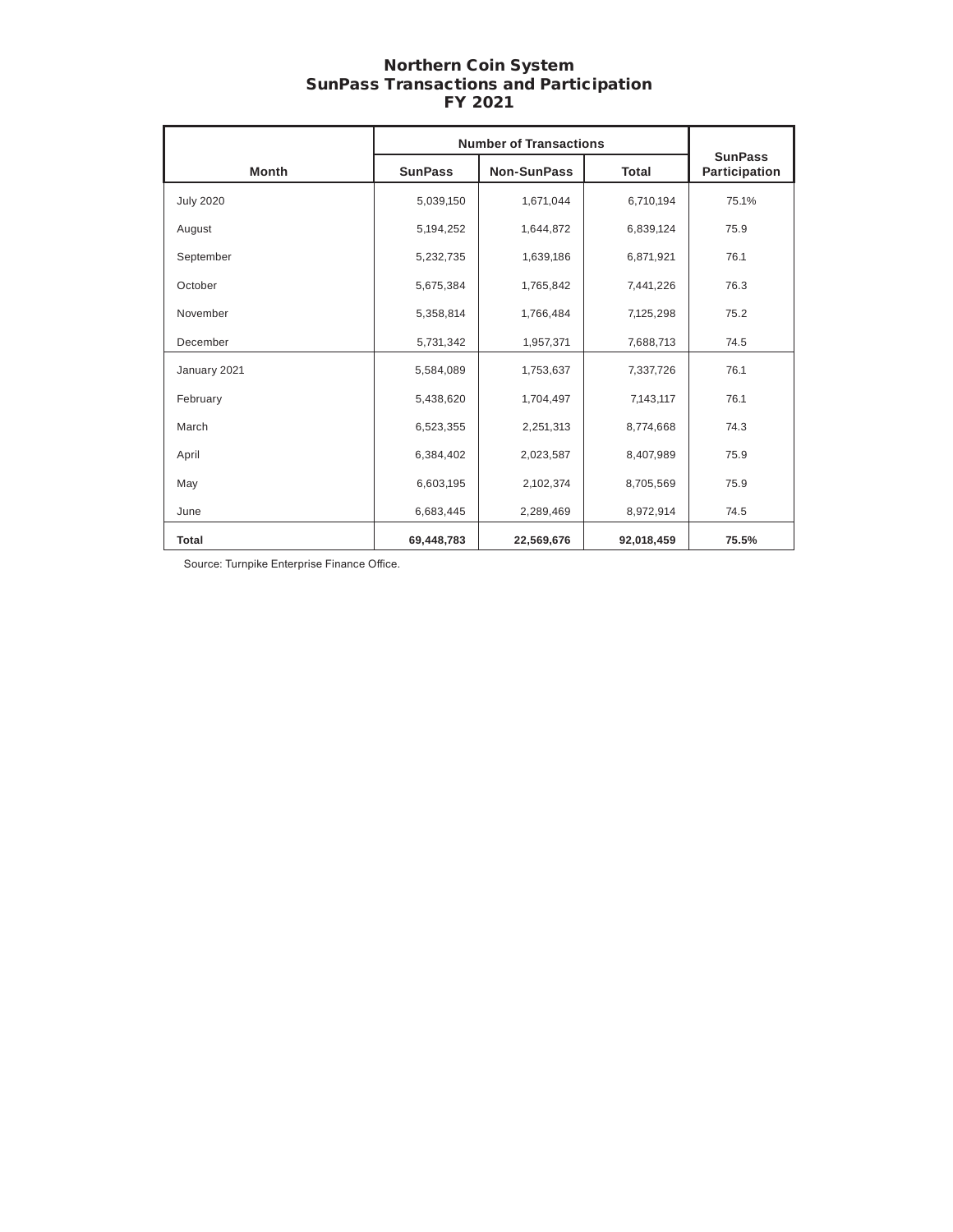# Northern Coin System Quarterly SunPass Revenue Results FY 2021 vs. FY 2020

|                          |               |               | Variance      |            |
|--------------------------|---------------|---------------|---------------|------------|
| <b>Months</b>            | FY 2021       | FY 2020       | <b>Amount</b> | Change     |
| July                     | \$8,079,084   | \$9,827,553   | (\$1,748,469) | $(17.8\%)$ |
| August                   | 8,286,970     | 9,869,849     | (1,582,879)   | (16.0)     |
| September                | 8,325,800     | 8,180,588     | 145,212       | 1.8        |
| 1st Quarter Subtotal     | 24,691,854    | 27,877,990    | (3, 186, 136) | (11.4)     |
| October                  | 8,964,444     | 10,091,456    | (1, 127, 012) | (11.2)     |
| November                 | 8,464,240     | 9,742,972     | (1, 278, 732) | (13.1)     |
| December                 | 9,106,031     | 10,013,223    | (907, 192)    | (9.1)      |
| 2nd Quarter Subtotal     | 26,534,715    | 29,847,651    | (3,312,936)   | (11.1)     |
| January                  | 8,796,753     | 9,811,582     | (1,014,829)   | (10.3)     |
| February                 | 8,553,991     | 9,592,082     | (1,038,091)   | (10.8)     |
| March                    | 10,169,041    | 7,956,900     | 2,212,141     | 27.8       |
| 3rd Quarter Subtotal     | 27,519,785    | 27,360,564    | 159,221       | 0.6        |
| April                    | 10,010,301    | 4,812,142     | 5,198,159     | 108.0      |
| May                      | 10,342,806    | 6,398,296     | 3,944,510     | 61.6       |
| June                     | 10,394,786    | 7,530,242     | 2,864,544     | 38.0       |
| 4th Quarter Subtotal     | 30,747,893    | 18,740,680    | 12,007,213    | 64.1       |
| Three Lakes Adjustment * | 10,437,657    | 10,352,537    | 85,120        | 0.8        |
| <b>Annual Total</b>      | \$119,931,904 | \$114,179,422 | \$5,752,482   | 5.0%       |

Source: Turnpike Enterprise Finance Office.

\* Amount based on actual two-way revenue traffic at the plaza multiplied by an average adjustment rate.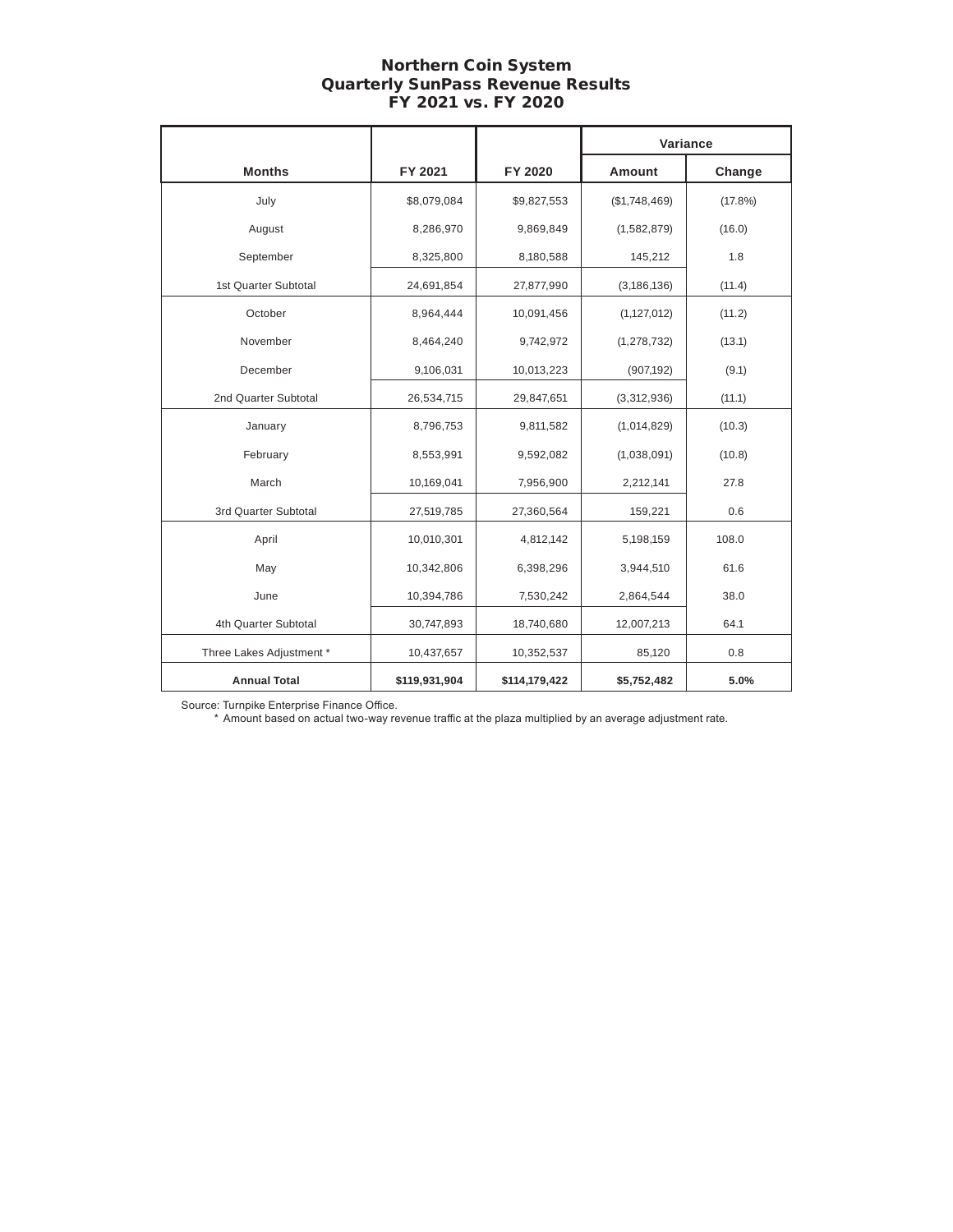### Beachline West Expressway SunPass Transactions and Participation FY 2021

|                  | <b>Number of Transactions</b> |                    |              |                                 |
|------------------|-------------------------------|--------------------|--------------|---------------------------------|
| <b>Month</b>     | <b>SunPass</b>                | <b>Non-SunPass</b> | <b>Total</b> | <b>SunPass</b><br>Participation |
| <b>July 2020</b> | 1,348,656                     | 448,253            | 1,796,909    | 75.1%                           |
| August           | 1,391,845                     | 447,618            | 1,839,463    | 75.7                            |
| September        | 1,435,620                     | 449,024            | 1,884,644    | 76.2                            |
| October          | 1,589,583                     | 496,395            | 2,085,978    | 76.2                            |
| November         | 1,531,900                     | 503,399            | 2,035,299    | 75.3                            |
| December         | 1,657,225                     | 550,212            | 2,207,437    | 75.1                            |
| January 2021     | 1,585,171                     | 503,086            | 2,088,257    | 75.9                            |
| February         | 1,604,305                     | 515,609            | 2,119,914    | 75.7                            |
| March            | 2,024,136                     | 710,596            | 2,734,732    | 74.0                            |
| April            | 2,022,743                     | 621,041            | 2,643,784    | 76.5                            |
| May              | 2,145,803                     | 650,741            | 2,796,544    | 76.7                            |
| June             | 2,118,313                     | 667,703            | 2,786,016    | 76.0                            |
| <b>Total</b>     | 20,455,300                    | 6,563,677          | 27,018,977   | 75.7%                           |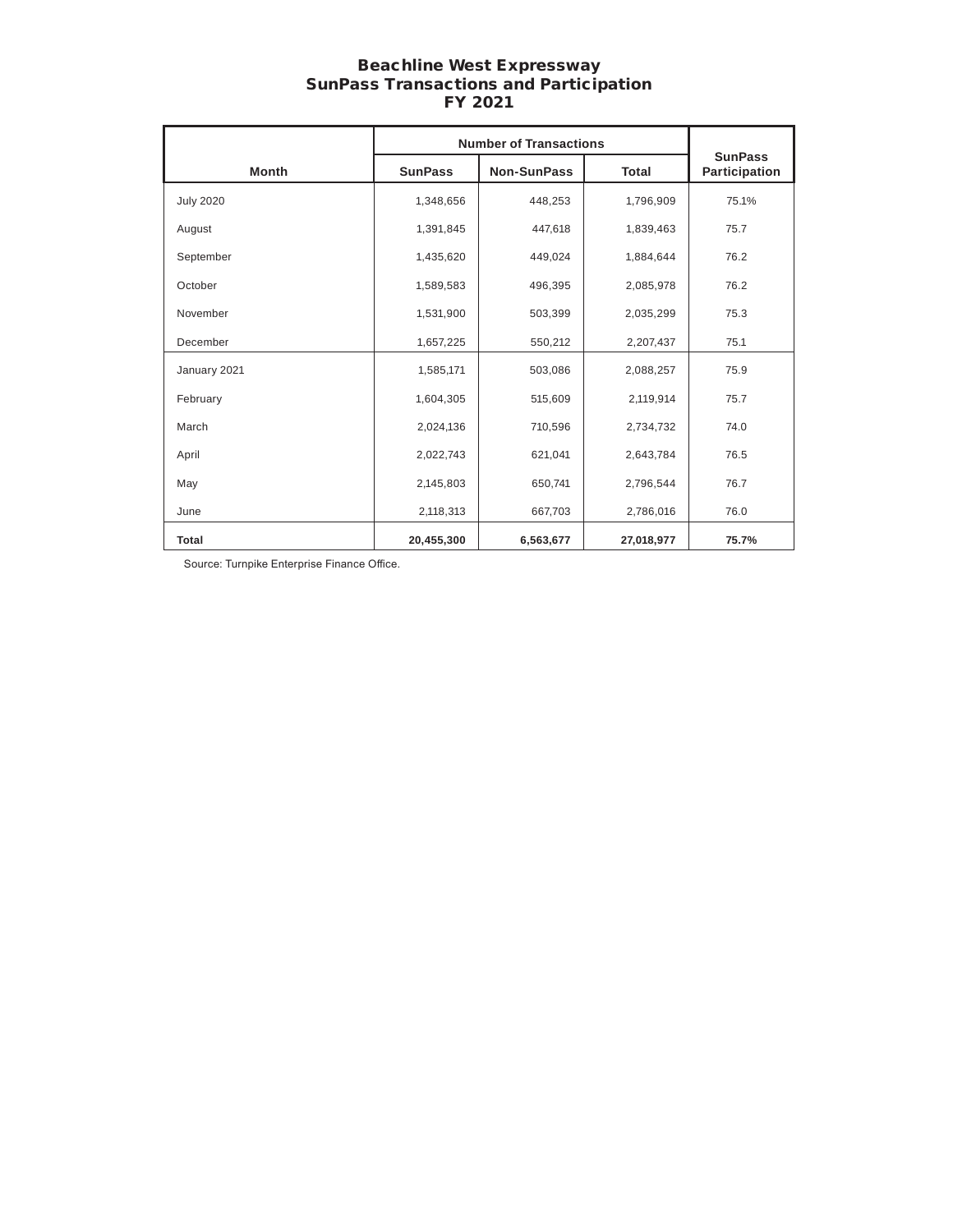# Beachline West Expressway Quarterly Sunpass Revenue Results FY 2021 vs. FY 2020

|                      |              |              | Variance    |           |
|----------------------|--------------|--------------|-------------|-----------|
| <b>Months</b>        | FY 2021      | FY 2020      | Amount      | Change    |
| July                 | \$1,283,165  | \$1,655,242  | (\$372,077) | (22.5%)   |
| August               | 1,316,182    | 1,662,366    | (346, 184)  | (20.8)    |
| September            | 1,322,350    | 1,377,846    | (55, 496)   | (4.0)     |
| 1st Quarter Subtotal | 3,921,697    | 4,695,454    | (773, 757)  | (16.5)    |
| October              | 1,423,783    | 1,699,691    | (275, 908)  | (16.2)    |
| November             | 1,344,338    | 1,640,996    | (296, 658)  | (18.1)    |
| December             | 1,446,270    | 1,686,514    | (240, 244)  | (14.2)    |
| 2nd Quarter Subtotal | 4,214,391    | 5,027,201    | (812, 810)  | (16.2)    |
| January              | 1,397,149    | 1,652,552    | (255, 403)  | (15.5)    |
| February             | 1,358,592    | 1,615,582    | (256, 990)  | (15.9)    |
| March                | 1,615,103    | 1,340,170    | 274,933     | 20.5      |
| 3rd Quarter Subtotal | 4,370,844    | 4,608,304    | (237, 460)  | (5.2)     |
| April                | 1,589,891    | 810,503      | 779,388     | 96.2      |
| May                  | 1,642,702    | 1,077,657    | 565,045     | 52.4      |
| June                 | 1,650,958    | 1,268,309    | 382,649     | 30.2      |
| 4th Quarter Subtotal | 4,883,551    | 3,156,469    | 1,727,082   | 54.7      |
| <b>Annual Total</b>  | \$17,390,483 | \$17,487,428 | (\$96,945)  | $(0.6\%)$ |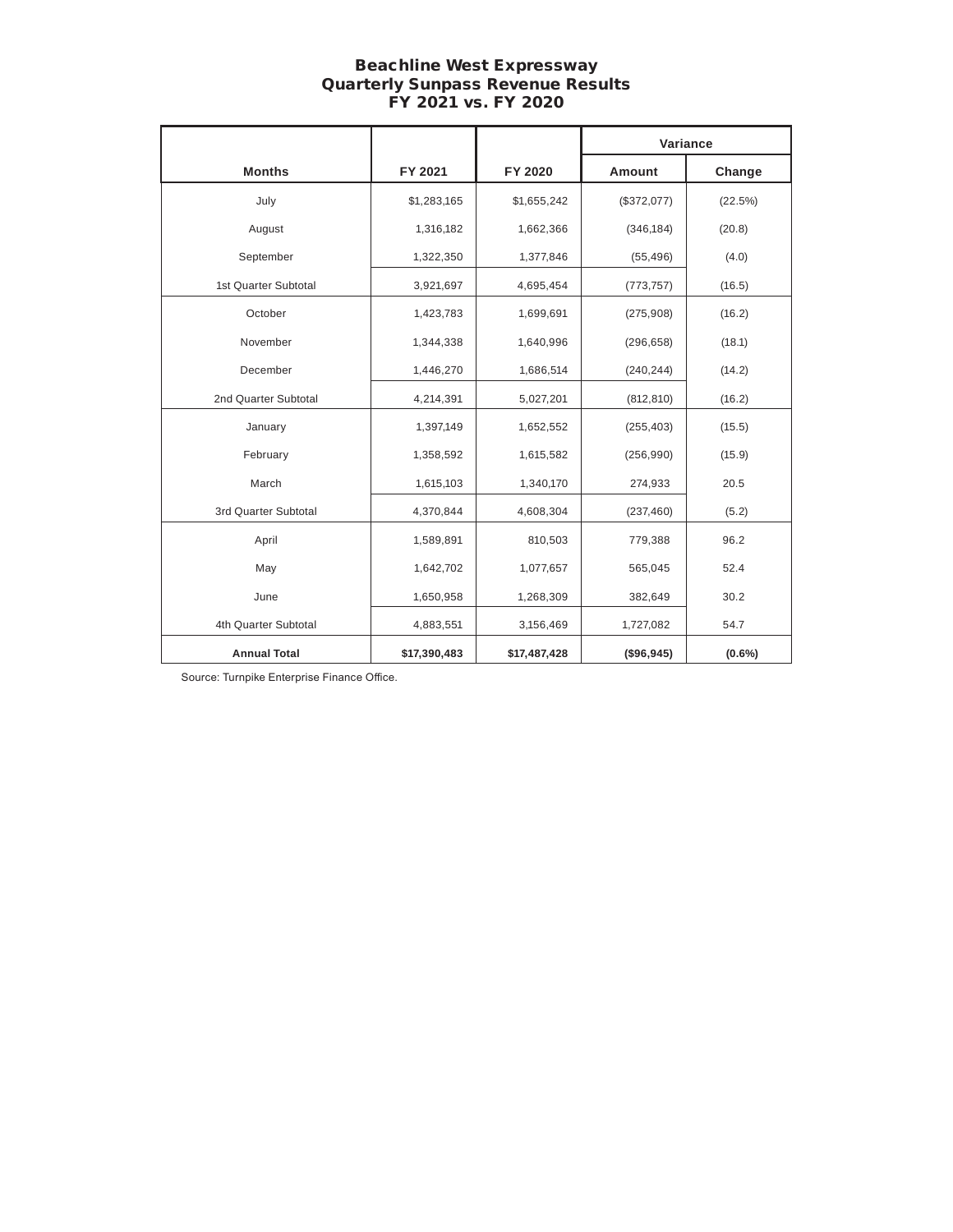### Sawgrass Expressway SunPass Transactions and Participation FY 2021

|                  | <b>Number of Transactions</b> |                    |              |                                 |
|------------------|-------------------------------|--------------------|--------------|---------------------------------|
| <b>Month</b>     | <b>SunPass</b>                | <b>Non-SunPass</b> | <b>Total</b> | <b>SunPass</b><br>Participation |
| <b>July 2020</b> | 4,623,067                     | 1,163,009          | 5,786,076    | 79.9%                           |
| August           | 4,722,145                     | 1,219,727          | 5,941,872    | 79.5                            |
| September        | 4,754,795                     | 1,230,934          | 5,985,729    | 79.4                            |
| October          | 5,158,324                     | 1,349,279          | 6,507,603    | 79.3                            |
| November         | 4,799,477                     | 1,286,319          | 6,085,796    | 78.9                            |
| December         | 5,300,528                     | 1,463,699          | 6,764,227    | 78.4                            |
| January 2021     | 5,164,211                     | 1,362,731          | 6,526,942    | 79.1                            |
| February         | 5,099,743                     | 1,341,351          | 6,441,094    | 79.2                            |
| March            | 5,867,351                     | 1,558,810          | 7,426,161    | 79.0                            |
| April            | 5,853,235                     | 1,541,591          | 7,394,826    | 79.2                            |
| May              | 5,966,639                     | 1,580,859          | 7,547,498    | 79.1                            |
| June             | 5,816,672                     | 1,574,777          | 7,391,449    | 78.7                            |
| Total            | 63,126,187                    | 16,673,086         | 79,799,273   | 79.1%                           |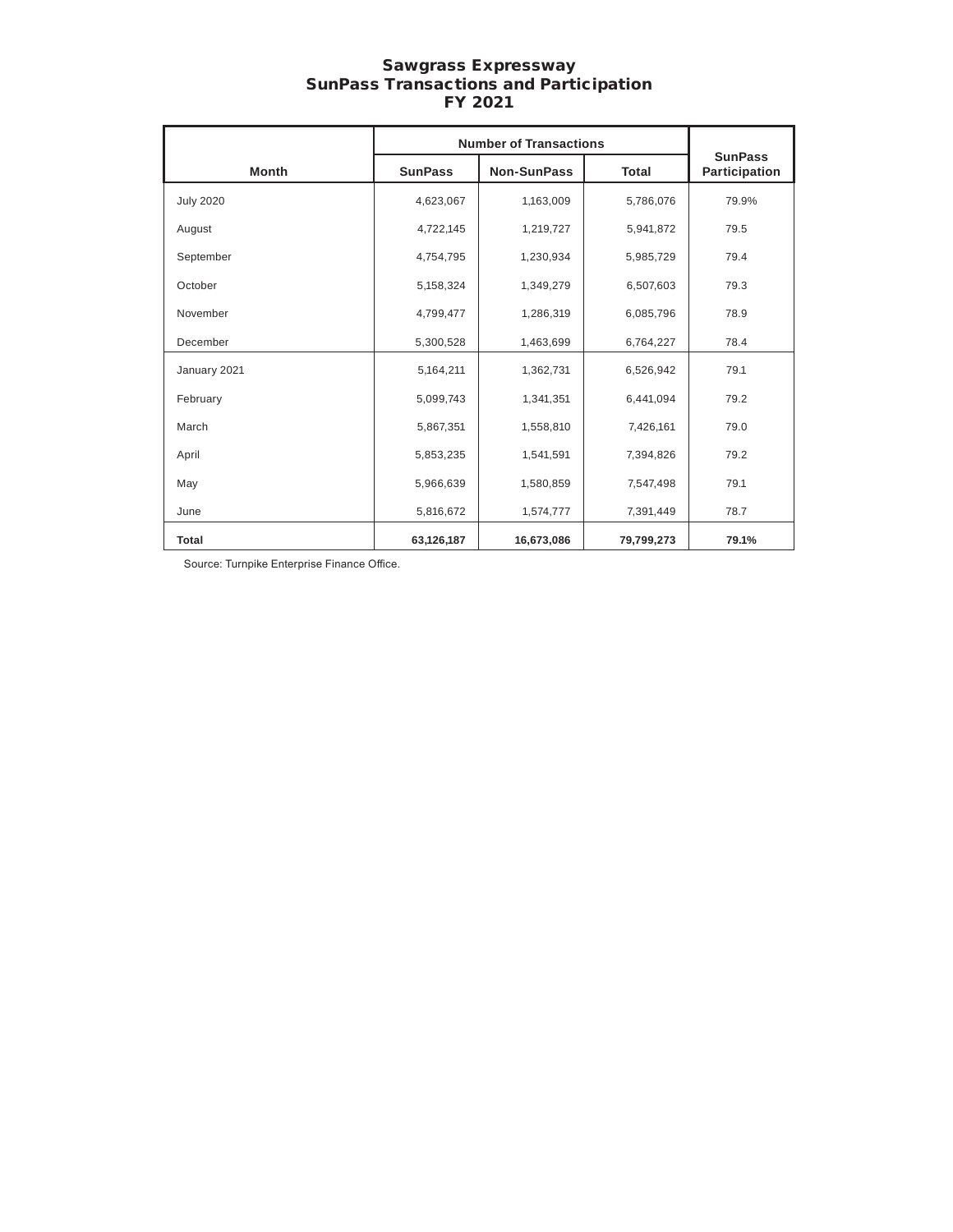# Sawgrass Expressway Quarterly SunPass Revenue Results FY 2021 vs. FY 2020

|                      |              |              |               | Variance   |
|----------------------|--------------|--------------|---------------|------------|
| <b>Months</b>        | FY 2021      | FY 2020      | <b>Amount</b> | Change     |
| July                 | \$4,757,954  | \$6,622,046  | (\$1,864,092) | $(28.1\%)$ |
| August               | 4,880,382    | 6,650,547    | (1,770,165)   | (26.6)     |
| September            | 4,903,250    | 5,512,281    | (609, 031)    | (11.0)     |
| 1st Quarter Subtotal | 14,541,586   | 18,784,874   | (4, 243, 288) | (22.6)     |
| October              | 5,279,362    | 6,799,871    | (1,520,509)   | (22.4)     |
| November             | 4,984,781    | 6,565,053    | (1,580,272)   | (24.1)     |
| December             | 5,362,746    | 6,747,156    | (1, 384, 410) | (20.5)     |
| 2nd Quarter Subtotal | 15,626,889   | 20,112,080   | (4,485,191)   | (22.3)     |
| January              | 5,180,605    | 6,611,285    | (1,430,680)   | (21.6)     |
| February             | 5,037,637    | 6,463,380    | (1, 425, 743) | (22.1)     |
| March                | 5,988,776    | 5,361,554    | 627,222       | 11.7       |
| 3rd Quarter Subtotal | 16,207,018   | 18,436,219   | (2, 229, 201) | (12.1)     |
| April                | 5,895,291    | 3,242,539    | 2,652,752     | 81.8       |
| May                  | 6,091,110    | 4,311,329    | 1,779,781     | 41.3       |
| June                 | 6,121,724    | 5,074,062    | 1,047,662     | 20.6       |
| 4th Quarter Subtotal | 18,108,125   | 12,627,930   | 5,480,195     | 43.4       |
| <b>Annual Total</b>  | \$64,483,618 | \$69,961,103 | (\$5,477,485) | (7.8%)     |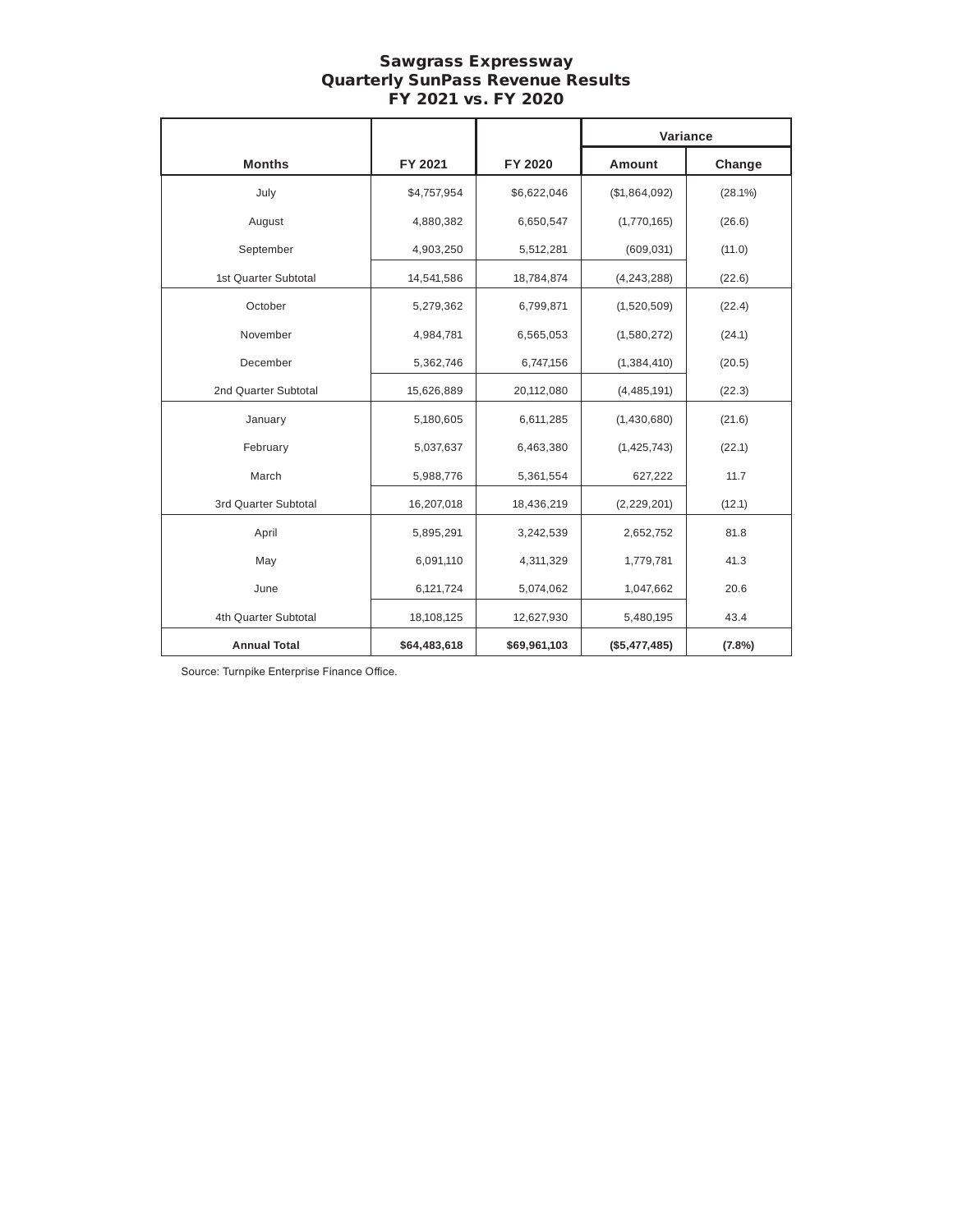### Seminole Expressway SunPass Transactions and Participation FY 2021

|                  | <b>Number of Transactions</b> |                    |              |                                 |
|------------------|-------------------------------|--------------------|--------------|---------------------------------|
| <b>Month</b>     | <b>SunPass</b>                | <b>Non-SunPass</b> | <b>Total</b> | <b>SunPass</b><br>Participation |
| <b>July 2020</b> | 2,303,345                     | 619,247            | 2,922,592    | 78.8%                           |
| August           | 2,431,265                     | 636,048            | 3,067,313    | 79.3                            |
| September        | 2,451,403                     | 622,657            | 3,074,060    | 79.7                            |
| October          | 2,692,044                     | 683,971            | 3,376,015    | 79.7                            |
| November         | 2,414,109                     | 649,550            | 3,063,659    | 78.8                            |
| December         | 2,570,434                     | 700,461            | 3,270,895    | 78.6                            |
| January 2021     | 2,479,908                     | 647,272            | 3,127,180    | 79.3                            |
| February         | 2,437,165                     | 634,027            | 3,071,192    | 79.4                            |
| March            | 2,868,530                     | 812,764            | 3,681,294    | 77.9                            |
| April            | 2,841,848                     | 706,344            | 3,548,192    | 80.1                            |
| May              | 2,890,099                     | 723,411            | 3,613,510    | 80.0                            |
| June             | 2,818,106                     | 717,469            | 3,535,575    | 79.7                            |
| <b>Total</b>     | 31,198,256                    | 8,153,221          | 39,351,477   | 79.3%                           |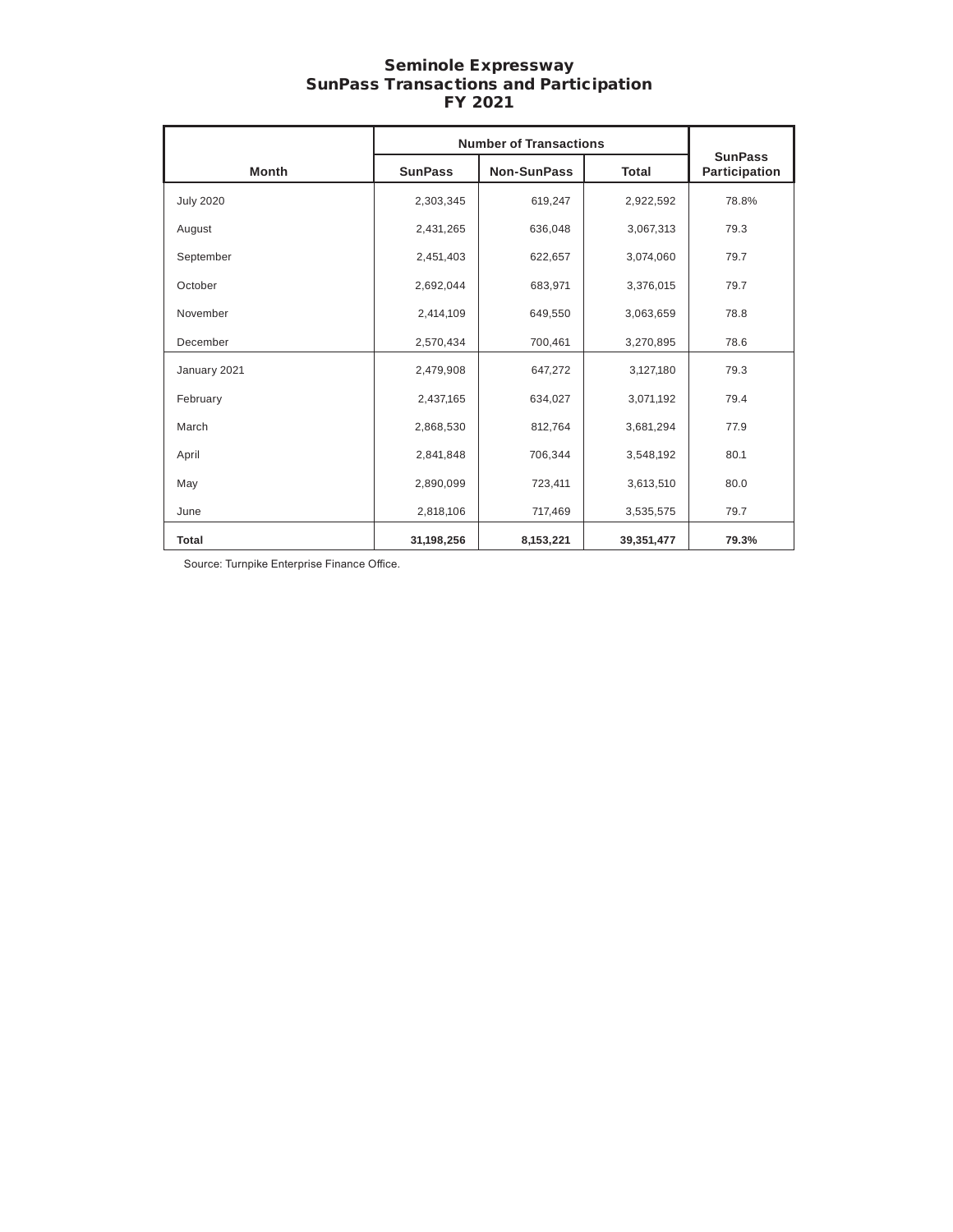# Seminole Expressway Quarterly SunPass Revenue Results FY 2021 vs. FY 2020

|                      |              |              | Variance      |           |
|----------------------|--------------|--------------|---------------|-----------|
| <b>Months</b>        | FY 2021      | FY 2020      | <b>Amount</b> | Change    |
| July                 | \$3,212,537  | \$4,357,521  | (\$1,144,984) | (26.3%)   |
| August               | 3,295,200    | 4,376,275    | (1,081,075)   | (24.7)    |
| September            | 3,310,641    | 3,627,260    | (316, 619)    | (8.7)     |
| 1st Quarter Subtotal | 9,818,378    | 12,361,056   | (2, 542, 678) | (20.6)    |
| October              | 3,564,589    | 4,474,535    | (909, 946)    | (20.3)    |
| November             | 3,365,689    | 4,320,018    | (954, 329)    | (22.1)    |
| December             | 3,620,889    | 4,439,847    | (818, 958)    | (18.4)    |
| 2nd Quarter Subtotal | 10,551,167   | 13,234,400   | (2,683,233)   | (20.3)    |
| January              | 3,497,909    | 4,350,439    | (852, 530)    | (19.6)    |
| February             | 3,401,378    | 4,253,114    | (851, 736)    | (20.0)    |
| March                | 4,043,580    | 3,528,076    | 515,504       | 14.6      |
| 3rd Quarter Subtotal | 10,942,867   | 12,131,629   | (1, 188, 762) | (9.8)     |
| April                | 3,980,459    | 2,133,696    | 1,846,763     | 86.6      |
| May                  | 4,112,675    | 2,836,994    | 1,275,681     | 45.0      |
| June                 | 4,133,345    | 3,338,897    | 794,448       | 23.8      |
| 4th Quarter Subtotal | 12,226,479   | 8,309,587    | 3,916,892     | 47.1      |
| <b>Annual Total</b>  | \$43,538,891 | \$46,036,672 | (\$2,497,781) | $(5.4\%)$ |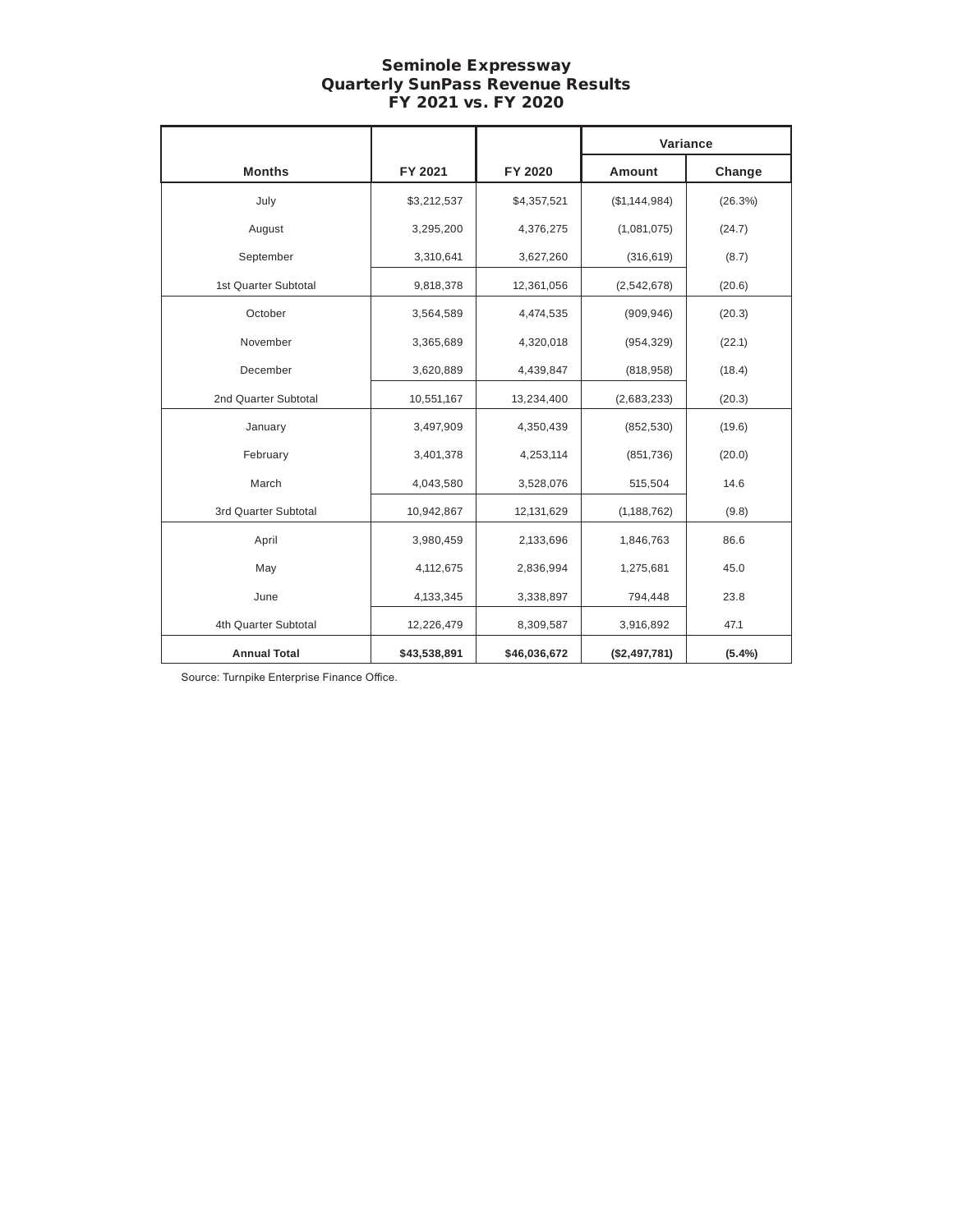### Veterans Expressway SunPass Transactions and Participation FY 2021

|                  | <b>Number of Transactions</b> |                    |              |                                 |
|------------------|-------------------------------|--------------------|--------------|---------------------------------|
| <b>Month</b>     | <b>SunPass</b>                | <b>Non-SunPass</b> | <b>Total</b> | <b>SunPass</b><br>Participation |
| <b>July 2020</b> | 3,385,005                     | 1,022,481          | 4,407,486    | 76.8%                           |
| August           | 3,526,533                     | 1,065,598          | 4,592,131    | 76.8                            |
| September        | 3,586,010                     | 1,081,289          | 4,667,299    | 76.8                            |
| October          | 3,869,094                     | 1,180,797          | 5,049,891    | 76.6                            |
| November         | 3,553,185                     | 1,109,191          | 4,662,376    | 76.2                            |
| December         | 3,903,874                     | 1,228,288          | 5,132,162    | 76.1                            |
| January 2021     | 3,760,773                     | 1,171,759          | 4,932,532    | 76.2                            |
| February         | 3,710,794                     | 1,162,322          | 4,873,116    | 76.1                            |
| March            | 4,281,913                     | 1,337,985          | 5,619,898    | 76.2                            |
| April            | 4,260,297                     | 1,326,698          | 5,586,995    | 76.3                            |
| May              | 4,404,730                     | 1,393,214          | 5,797,944    | 76.0                            |
| June             | 4,326,905                     | 1,375,766          | 5,702,671    | 75.9                            |
| <b>Total</b>     | 46,569,113                    | 14,455,388         | 61,024,501   | 76.3%                           |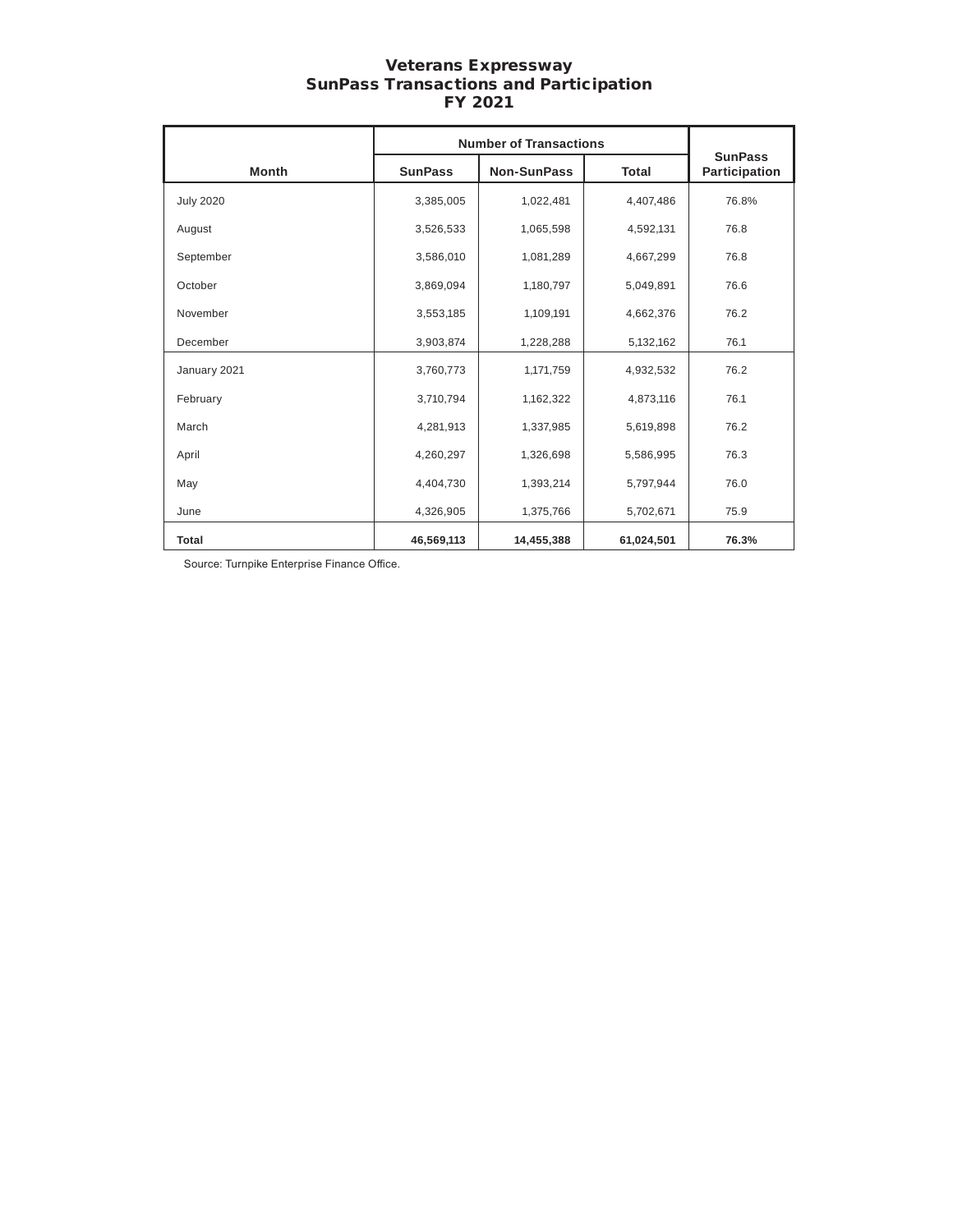# Veterans Expressway Quarterly SunPass Revenue Results FY 2021 vs. FY 2020

|                      |              |              | Variance      |            |
|----------------------|--------------|--------------|---------------|------------|
| <b>Months</b>        | FY 2021      | FY 2020      | Amount        | Change     |
| July                 | \$3,024,536  | \$4,208,983  | (\$1,184,447) | $(28.1\%)$ |
| August               | 3,102,361    | 4,227,098    | (1, 124, 737) | (26.6)     |
| September            | 3,116,898    | 3,503,614    | (386, 716)    | (11.0)     |
| 1st Quarter Subtotal | 9,243,795    | 11,939,695   | (2,695,900)   | (22.6)     |
| October              | 3,355,985    | 4,322,008    | (966, 023)    | (22.4)     |
| November             | 3,168,725    | 4,172,758    | (1,004,033)   | (24.1)     |
| December             | 3,408,990    | 4,288,502    | (879, 512)    | (20.5)     |
| 2nd Quarter Subtotal | 9,933,700    | 12,783,268   | (2,849,568)   | (22.3)     |
| January              | 3,293,207    | 4,202,143    | (908, 936)    | (21.6)     |
| February             | 3,202,325    | 4,108,135    | (905, 810)    | (22.0)     |
| March                | 3,806,945    | 3,407,812    | 399,133       | 11.7       |
| 3rd Quarter Subtotal | 10,302,477   | 11,718,090   | (1, 415, 613) | (12.1)     |
| April                | 3,747,518    | 2,060,963    | 1,686,555     | 81.8       |
| May                  | 3,871,997    | 2,740,287    | 1,131,710     | 41.3       |
| June                 | 3,891,456    | 3,225,081    | 666,375       | 20.7       |
| 4th Quarter Subtotal | 11,510,971   | 8,026,331    | 3,484,640     | 43.4       |
| <b>Annual Total</b>  | \$40,990,943 | \$44,467,384 | (\$3,476,441) | (7.8%)     |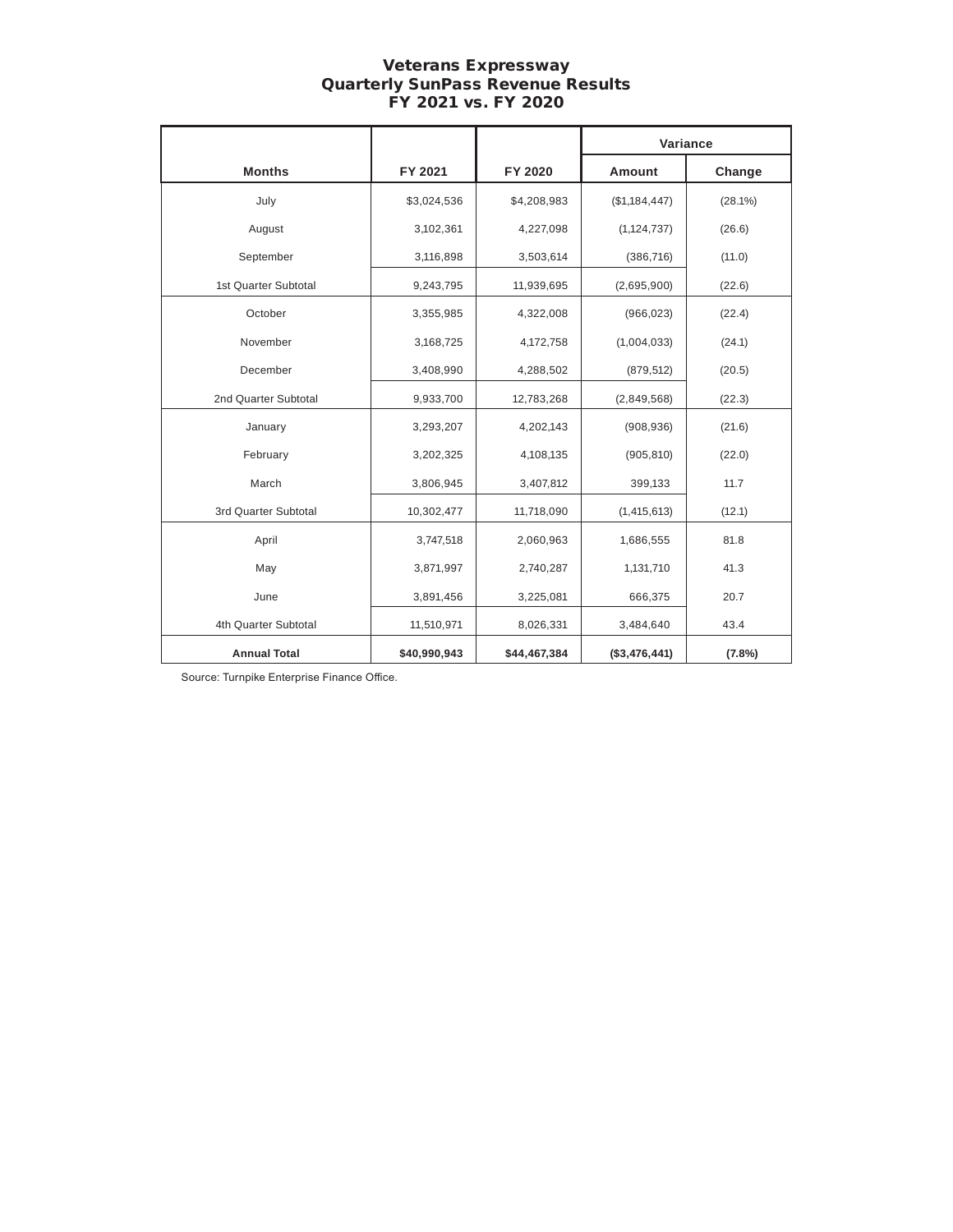# Southern Connector Extension SunPass Transactions and Participation FY 2021

|                  | <b>Number of Transactions</b> |                    |              |                                 |
|------------------|-------------------------------|--------------------|--------------|---------------------------------|
| <b>Month</b>     | <b>SunPass</b>                | <b>Non-SunPass</b> | <b>Total</b> | <b>SunPass</b><br>Participation |
| <b>July 2020</b> | 742,939                       | 211,174            | 954,113      | 77.9%                           |
| August           | 766,838                       | 210,021            | 976,859      | 78.5                            |
| September        | 786,026                       | 212,181            | 998,207      | 78.7                            |
| October          | 841,695                       | 224,185            | 1,065,880    | 79.0                            |
| November         | 799,996                       | 222,408            | 1,022,404    | 78.2                            |
| December         | 881,693                       | 257,181            | 1,138,874    | 77.4                            |
| January 2021     | 826,476                       | 230,244            | 1,056,720    | 78.2                            |
| February         | 824,639                       | 235,882            | 1,060,521    | 77.8                            |
| March            | 1,054,697                     | 347,505            | 1,402,202    | 75.2                            |
| April            | 1,067,178                     | 317,551            | 1,384,729    | 77.1                            |
| May              | 1,139,564                     | 338,018            | 1,477,582    | 77.1                            |
| June             | 1,177,742                     | 384,437            | 1,562,179    | 75.4                            |
| <b>Total</b>     | 10,909,483                    | 3,190,787          | 14,100,270   | 77.4%                           |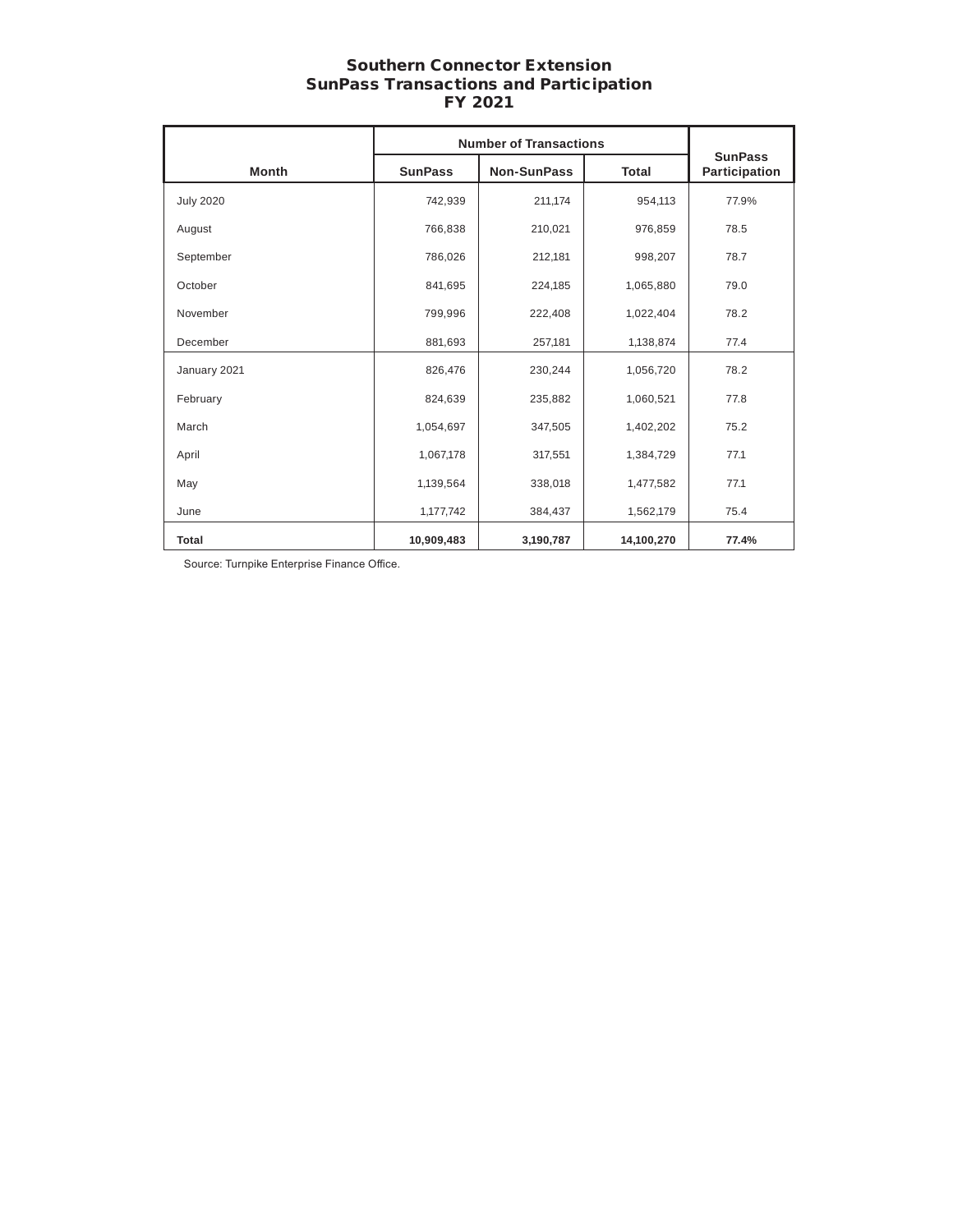# Southern Connector Extension Quarterly SunPass Revenue Results FY 2021 vs. FY 2020

|                      |             |              | Variance     |            |
|----------------------|-------------|--------------|--------------|------------|
| <b>Months</b>        | FY 2021     | FY 2020      | Amount       | Change     |
| July                 | \$690,110   | \$972,398    | (\$282, 288) | $(29.0\%)$ |
| August               | 707,867     | 976,583      | (268, 716)   | (27.5)     |
| September            | 711,184     | 809,437      | (98, 253)    | (12.1)     |
| 1st Quarter Subtotal | 2,109,161   | 2,758,418    | (649, 257)   | (23.5)     |
| October              | 765,737     | 998,510      | (232, 773)   | (23.3)     |
| November             | 723,010     | 964,029      | (241, 019)   | (25.0)     |
| December             | 777,831     | 990,769      | (212, 938)   | (21.5)     |
| 2nd Quarter Subtotal | 2,266,578   | 2,953,308    | (686, 730)   | (23.3)     |
| January              | 751,413     | 970,818      | (219, 405)   | (22.6)     |
| February             | 730,676     | 949,099      | (218, 423)   | (23.0)     |
| March                | 868,632     | 787,304      | 81,328       | 10.3       |
| 3rd Quarter Subtotal | 2,350,721   | 2,707,221    | (356, 500)   | (13.2)     |
| April                | 855,073     | 476,143      | 378,930      | 79.6       |
| May                  | 883,475     | 633,086      | 250,389      | 39.6       |
| June                 | 887,915     | 745,088      | 142,827      | 19.2       |
| 4th Quarter Subtotal | 2,626,463   | 1,854,317    | 772,146      | 41.6       |
| <b>Annual Total</b>  | \$9,352,923 | \$10,273,264 | (\$920,341)  | $(9.0\%)$  |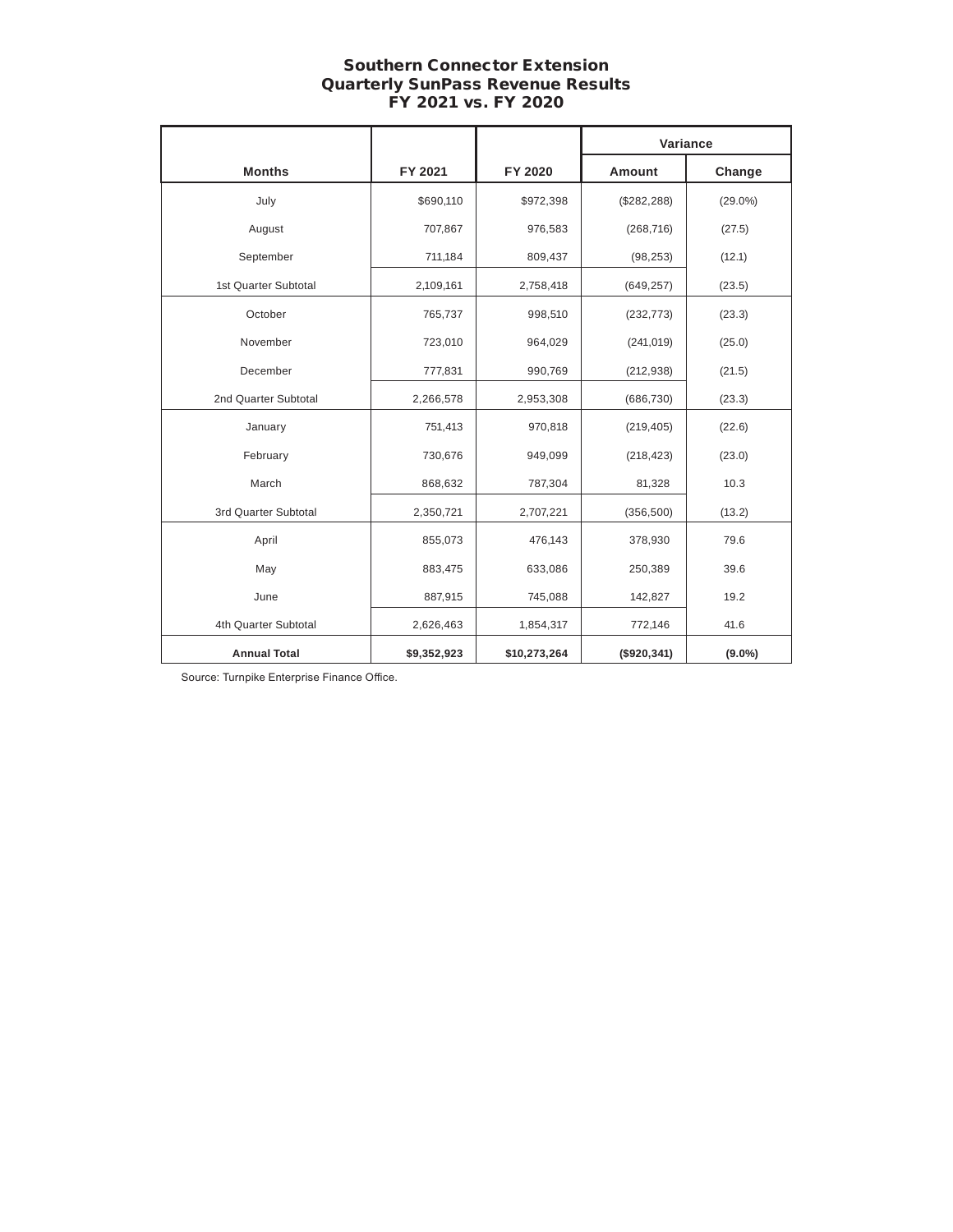# Polk Parkway SunPass Transactions and Participation FY 2021

|                  | <b>Number of Transactions</b> |                    |              |                                 |
|------------------|-------------------------------|--------------------|--------------|---------------------------------|
| <b>Month</b>     | <b>SunPass</b>                | <b>Non-SunPass</b> | <b>Total</b> | <b>SunPass</b><br>Participation |
| <b>July 2020</b> | 2,076,042                     | 634,376            | 2,710,418    | 76.6%                           |
| August           | 2,163,196                     | 637,267            | 2,800,463    | 77.2                            |
| September        | 2,200,734                     | 632,708            | 2,833,442    | 77.7                            |
| October          | 2,349,981                     | 692,516            | 3,042,497    | 77.2                            |
| November         | 2,177,392                     | 661,427            | 2,838,819    | 76.7                            |
| December         | 2,330,660                     | 708,369            | 3,039,029    | 76.7                            |
| January 2021     | 2,317,788                     | 691,195            | 3,008,983    | 77.0                            |
| February         | 2,251,984                     | 675,289            | 2,927,273    | 76.9                            |
| March            | 2,638,538                     | 829,585            | 3,468,123    | 76.1                            |
| April            | 2,612,771                     | 790,283            | 3,403,054    | 76.8                            |
| May              | 2,565,763                     | 788,081            | 3,353,844    | 76.5                            |
| June             | 2,490,438                     | 786,001            | 3,276,439    | 76.0                            |
| Total            | 28, 175, 287                  | 8,527,097          | 36,702,384   | 76.8%                           |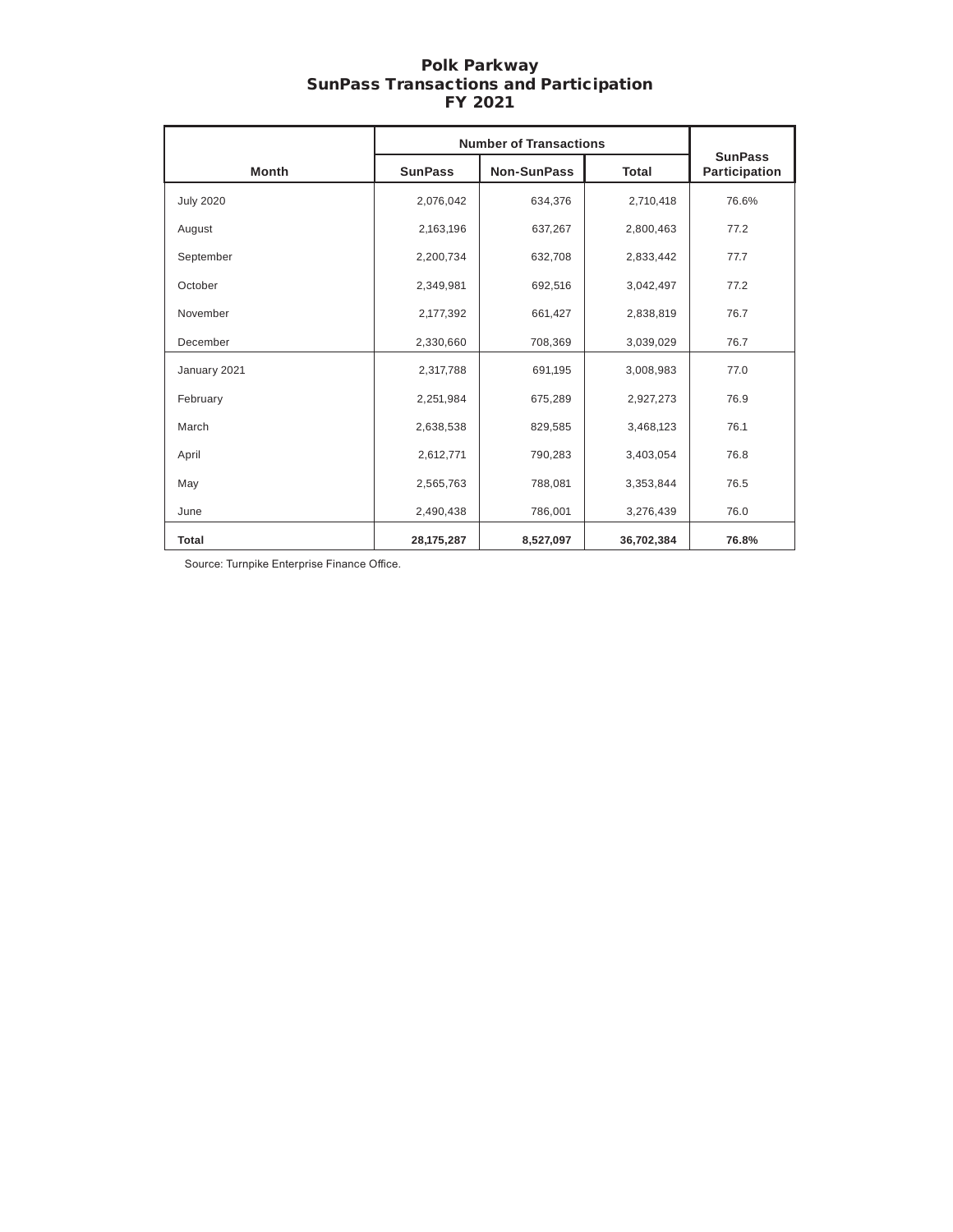# Polk Parkway Quarterly SunPass Revenue Results FY 2021 vs. FY 2020

|                      |              |              | Variance      |         |
|----------------------|--------------|--------------|---------------|---------|
| <b>Months</b>        | FY 2021      | FY 2020      | <b>Amount</b> | Change  |
| July                 | \$2,071,344  | \$2,597,524  | (\$526,180)   | (20.3%) |
| August               | 2,124,643    | 2,608,704    | (484,061)     | (18.6)  |
| September            | 2,134,598    | 2,162,214    | (27, 616)     | (1.3)   |
| 1st Quarter Subtotal | 6,330,585    | 7,368,442    | (1,037,857)   | (14.1)  |
| October              | 2,298,336    | 2,667,276    | (368, 940)    | (13.8)  |
| November             | 2,170,092    | 2,575,169    | (405, 077)    | (15.7)  |
| December             | 2,334,636    | 2,646,599    | (311, 963)    | (11.8)  |
| 2nd Quarter Subtotal | 6,803,064    | 7,889,044    | (1,085,980)   | (13.8)  |
| January              | 2,255,343    | 2,593,303    | (337,960)     | (13.0)  |
| February             | 2,193,103    | 2,535,287    | (342, 184)    | (13.5)  |
| March                | 2,607,175    | 2,103,091    | 504,084       | 24.0    |
| 3rd Quarter Subtotal | 7,055,621    | 7,231,681    | (176,060)     | (2.4)   |
| April                | 2,566,476    | 1,271,899    | 1,294,577     | 101.8   |
| May                  | 2,651,725    | 1,691,136    | 960,589       | 56.8    |
| June                 | 2,665,052    | 1,990,321    | 674,731       | 33.9    |
| 4th Quarter Subtotal | 7,883,253    | 4,953,356    | 2,929,897     | 59.1    |
| <b>Annual Total</b>  | \$28,072,523 | \$27,442,523 | \$630,000     | 2.3%    |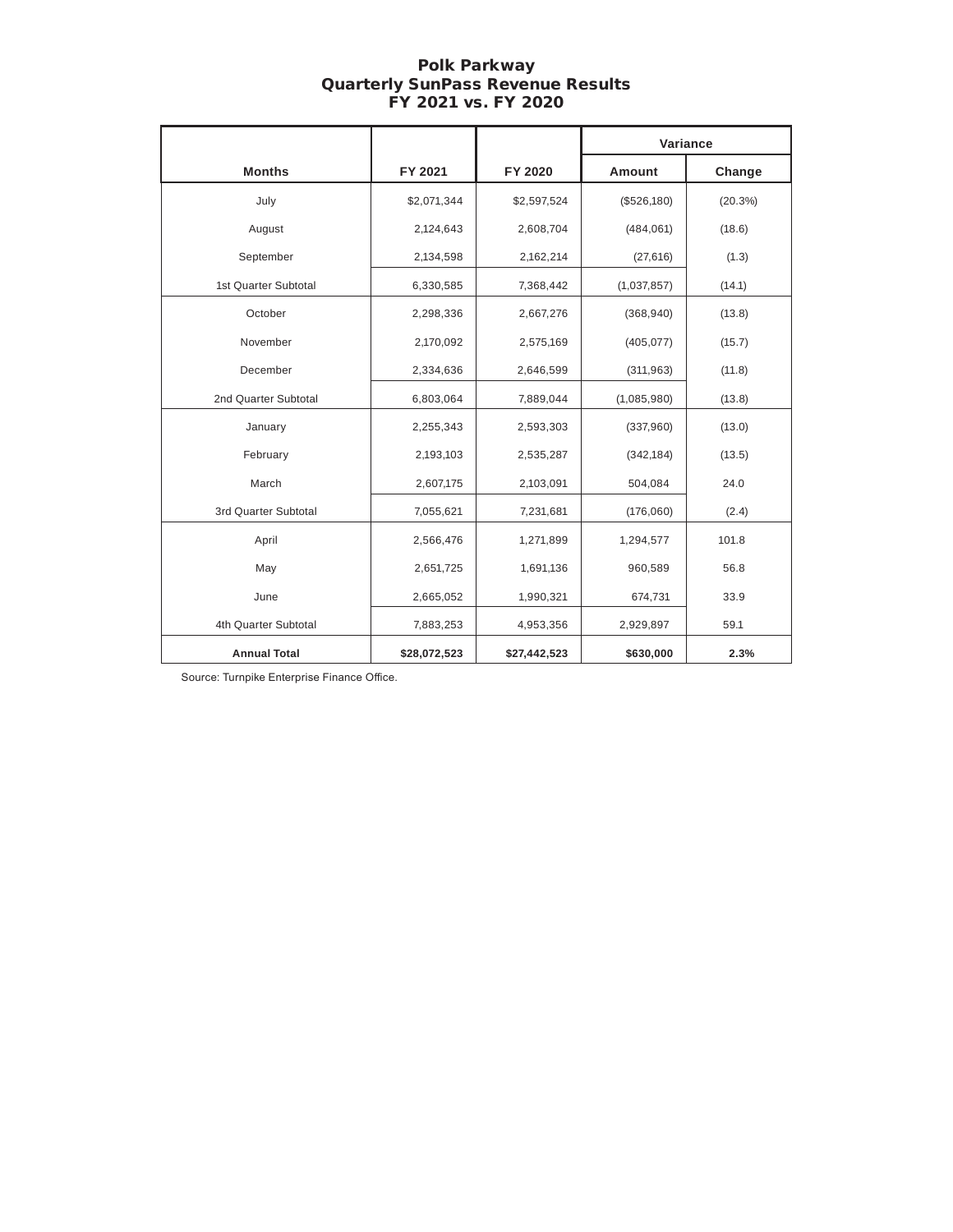## Suncoast Parkway SunPass Transactions and Participation FY 2021

|                  | <b>Number of Transactions</b> |                    |              |                                 |
|------------------|-------------------------------|--------------------|--------------|---------------------------------|
| <b>Month</b>     | <b>SunPass</b>                | <b>Non-SunPass</b> | <b>Total</b> | <b>SunPass</b><br>Participation |
| <b>July 2020</b> | 1,956,132                     | 580,096            | 2,536,228    | 77.1%                           |
| August           | 2,030,431                     | 600,091            | 2,630,522    | 77.2                            |
| September        | 2,062,831                     | 617,733            | 2,680,564    | 77.0                            |
| October          | 2,232,020                     | 683,844            | 2,915,864    | 76.5                            |
| November         | 2,062,497                     | 645,250            | 2,707,747    | 76.2                            |
| December         | 2,200,223                     | 698,514            | 2,898,737    | 75.9                            |
| January 2021     | 2,164,897                     | 675,248            | 2,840,145    | 76.2                            |
| February         | 2,133,307                     | 672,687            | 2,805,994    | 76.0                            |
| March            | 2,493,793                     | 789,264            | 3,283,057    | 76.0                            |
| April            | 2,462,953                     | 781,774            | 3,244,727    | 75.9                            |
| May              | 2,496,759                     | 815,908            | 3,312,667    | 75.4                            |
| June             | 2,462,424                     | 817,744            | 3,280,168    | 75.1                            |
| Total            | 26,758,267                    | 8,378,153          | 35,136,420   | 76.2%                           |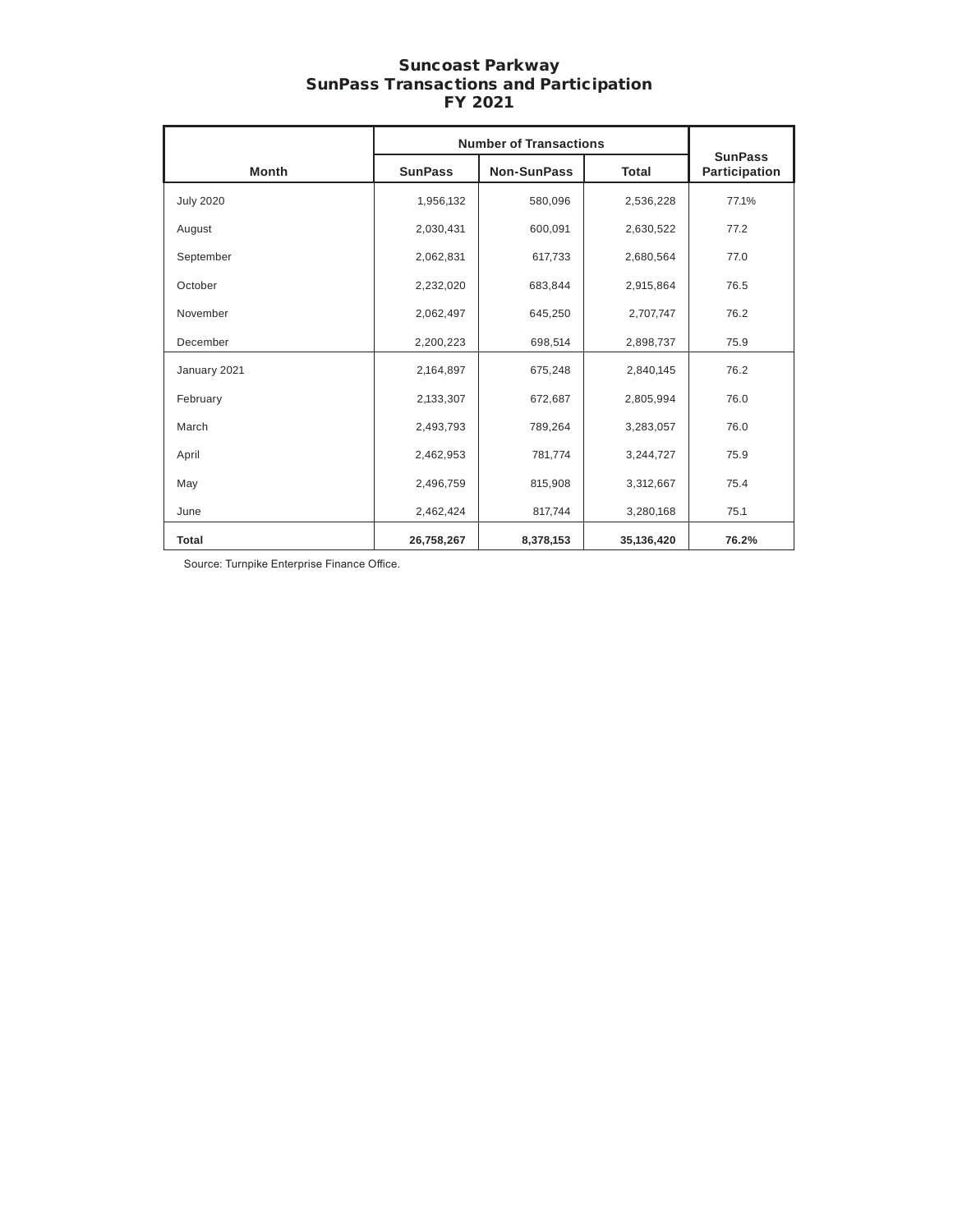### Suncoast Parkway Quarterly SunPass Revenue Results FY 2021 vs. FY 2020

|                      |              |                         | Variance      |         |  |
|----------------------|--------------|-------------------------|---------------|---------|--|
| <b>Months</b>        | FY 2021      | FY 2020                 | <b>Amount</b> | Change  |  |
| July                 | \$1,619,577  | \$2,055,076             | (\$435,499)   | (21.2%) |  |
| August               | 1,661,250    | 2,063,921               | (402, 671)    | (19.5)  |  |
| September            | 1,669,035    | 1,710,673               | (41, 638)     | (2.4)   |  |
| 1st Quarter Subtotal | 4,949,862    | 5,829,670               | (879, 808)    | (15.1)  |  |
| October              | 1,797,061    | 2,110,262               | (313, 201)    | (14.8)  |  |
| November             | 1,696,787    | 2,037,389               | (340, 602)    | (16.7)  |  |
| December             | 1,825,444    | 2,093,902               | (268, 458)    | (12.8)  |  |
| 2nd Quarter Subtotal | 5,319,292    | 6,241,553<br>(922, 261) |               | (14.8)  |  |
| January              | 1,763,444    | 2,051,736               | (288, 292)    | (14.1)  |  |
| February             | 1,714,779    | 2,005,836               | (291, 057)    | (14.5)  |  |
| March                | 2,038,541    | 1,663,897               | 374,644       | 22.5    |  |
| 3rd Quarter Subtotal | 5,516,764    | 5,721,469               | (204, 705)    | (3.6)   |  |
| April                | 2,006,719    | 1,006,285               | 1,000,434     | 99.4    |  |
| May                  | 2,073,374    | 1,337,971               | 735,403       | 55.0    |  |
| June                 | 2,083,794    | 1,574,677               | 509,117       | 32.3    |  |
| 4th Quarter Subtotal | 6,163,887    | 3,918,933               | 2,244,954     | 57.3    |  |
| <b>Annual Total</b>  | \$21,949,805 | \$21,711,625            | \$238,180     | 1.1%    |  |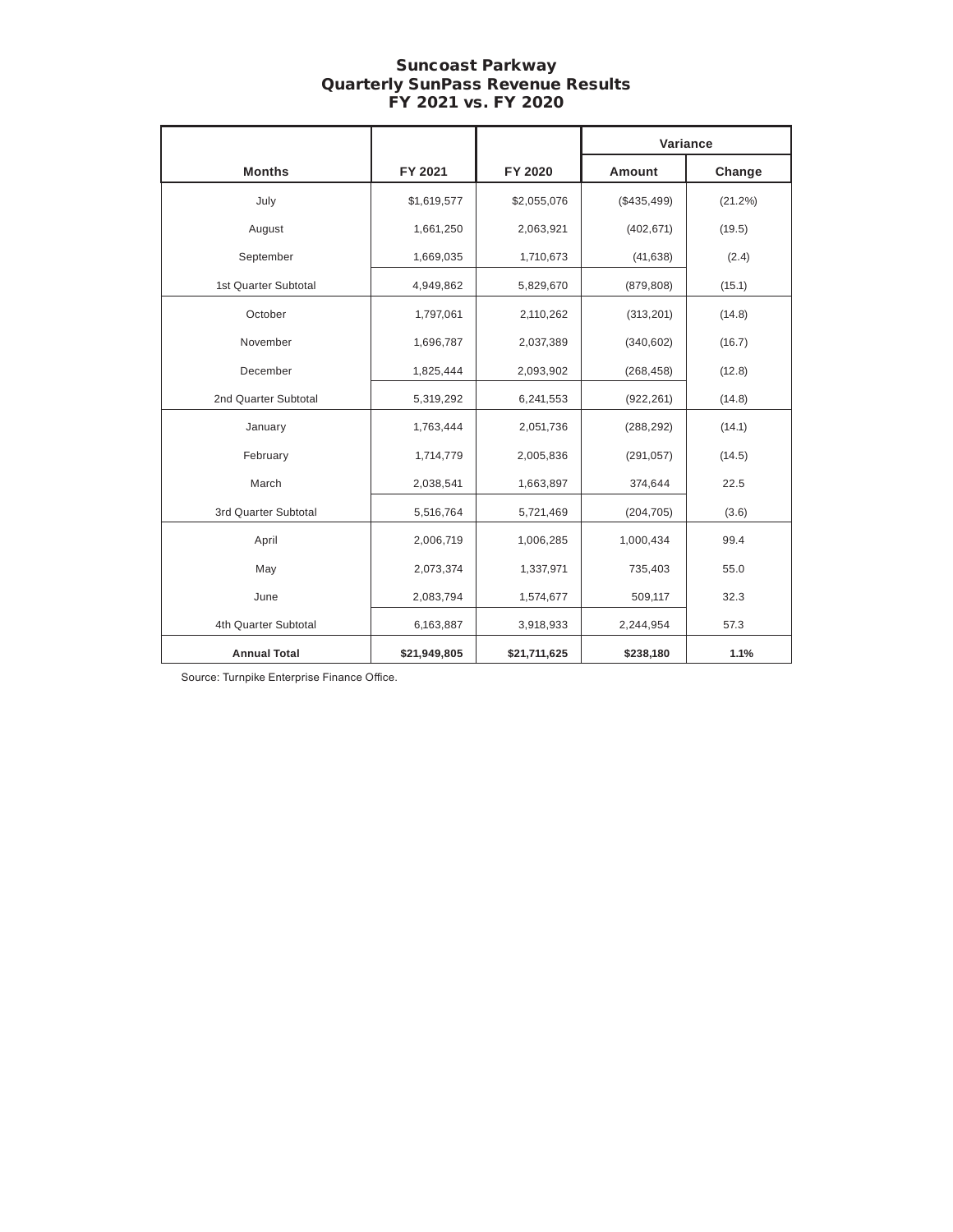# Western Beltway, Part C SunPass Transactions and Participation FY 2021

|                  |                | <b>Number of Transactions</b>      | <b>SunPass</b> |       |  |
|------------------|----------------|------------------------------------|----------------|-------|--|
| <b>Month</b>     | <b>SunPass</b> | <b>Non-SunPass</b><br><b>Total</b> |                |       |  |
| <b>July 2020</b> | 793,547        | 274,711                            | 1,068,258      | 74.3% |  |
| August           | 796,378        | 250,322                            | 1,046,700      | 76.1  |  |
| September        | 816,065        | 252,071                            | 1,068,136      | 76.4  |  |
| October          | 890,102        | 270,977                            | 1,161,079      | 76.7  |  |
| November         | 819,727        | 263,404                            | 1,083,131      | 75.7  |  |
| December         | 894,147        | 295,799                            | 1,189,946      | 75.1  |  |
| January 2021     | 854,506        | 259,190                            | 1,113,696      | 76.7  |  |
| February         | 886,710        | 287,275                            | 1,173,985      | 75.5  |  |
| March            | 1,114,292      | 414,088                            | 1,528,380      | 72.9  |  |
| April            | 1,104,779      | 388,069                            | 1,492,848      | 74.0  |  |
| May              | 1,155,085      | 398,176                            | 1,553,261      | 74.4  |  |
| June             | 1,173,666      | 460,419                            | 1,634,085      | 71.8  |  |
| <b>Total</b>     | 11,299,004     | 3,814,501                          | 15,113,505     | 74.8% |  |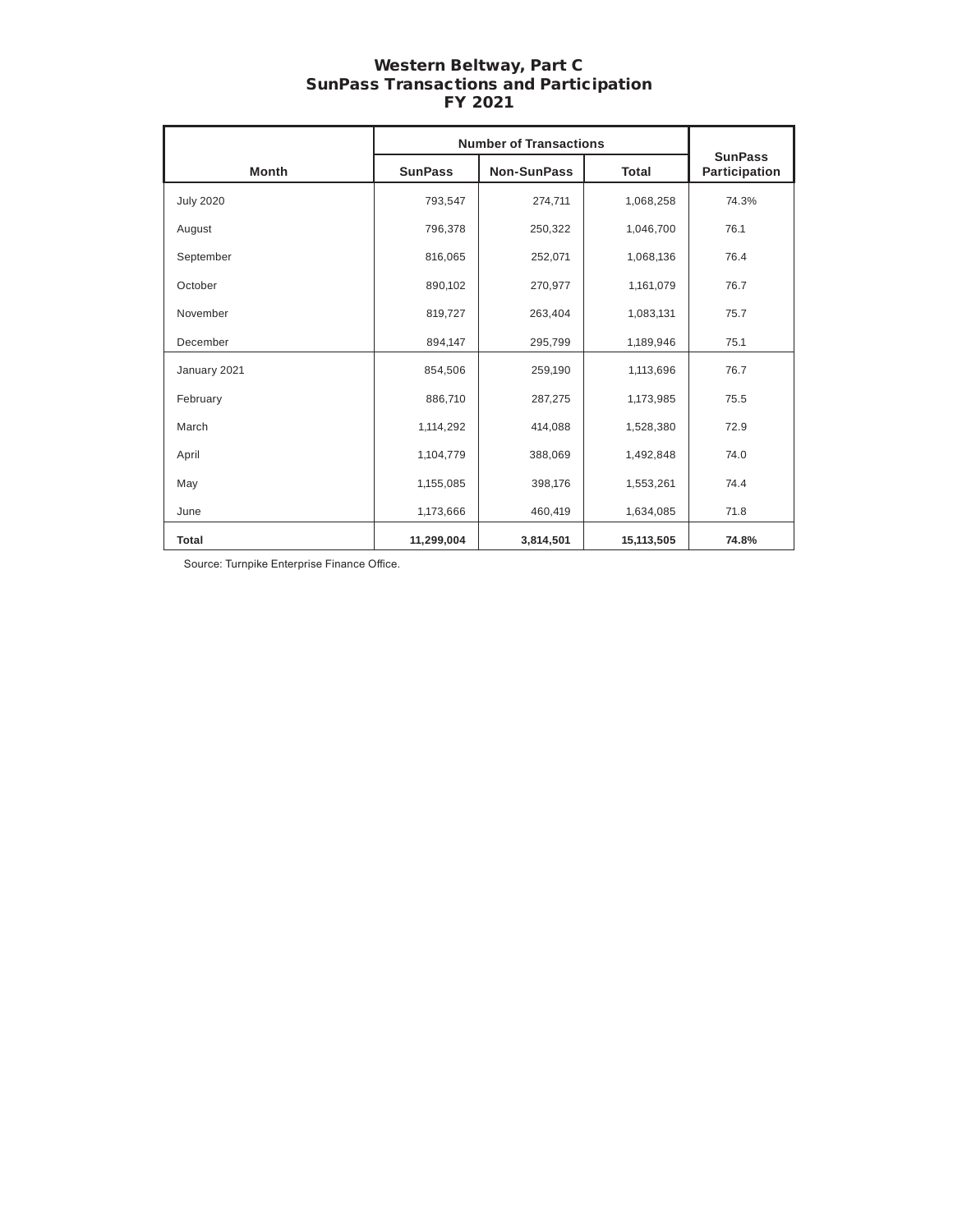# Western Beltway, Part C Quarterly SunPass Revenue Results FY 2021 vs. FY 2020

|                      |              |              | Variance     |           |
|----------------------|--------------|--------------|--------------|-----------|
| <b>Months</b>        | FY 2021      | FY 2020      | Amount       | Change    |
| July                 | \$894,530    | \$1,158,732  | (\$264, 202) | (22.8%)   |
| August               | 917,548      | 1,163,719    | (246, 171)   | (21.2)    |
| September            | 921,847      | 964,545      | (42, 698)    | (4.4)     |
| 1st Quarter Subtotal | 2,733,925    | 3,286,996    | (553, 071)   | (16.8)    |
| October              | 992,559      | 1,189,848    | (197, 289)   | (16.6)    |
| November             | 937,176      | 1,148,760    | (211, 584)   | (18.4)    |
| December             | 1,008,236    | 1,180,624    | (172, 388)   | (14.6)    |
| 2nd Quarter Subtotal | 2,937,971    | 3,519,232    | (581, 261)   | (16.5)    |
| January              | 973,992      | 1,156,849    | (182, 857)   | (15.8)    |
| February             | 947,113      | 1,130,969    | (183, 856)   | (16.3)    |
| March                | 1,125,934    | 938,170      | 187,764      | 20.0      |
| 3rd Quarter Subtotal | 3,047,039    | 3,225,988    | (178, 949)   | (5.5)     |
| April                | 1,108,358    | 567,383      | 540,975      | 95.3      |
| May                  | 1,145,174    | 754,401      | 390,773      | 51.8      |
| June                 | 1,150,929    | 887,864      | 263,065      | 29.6      |
| 4th Quarter Subtotal | 3,404,461    | 2,209,648    | 1,194,813    | 54.1      |
| <b>Annual Total</b>  | \$12,123,396 | \$12,241,864 | (\$118,468)  | $(1.0\%)$ |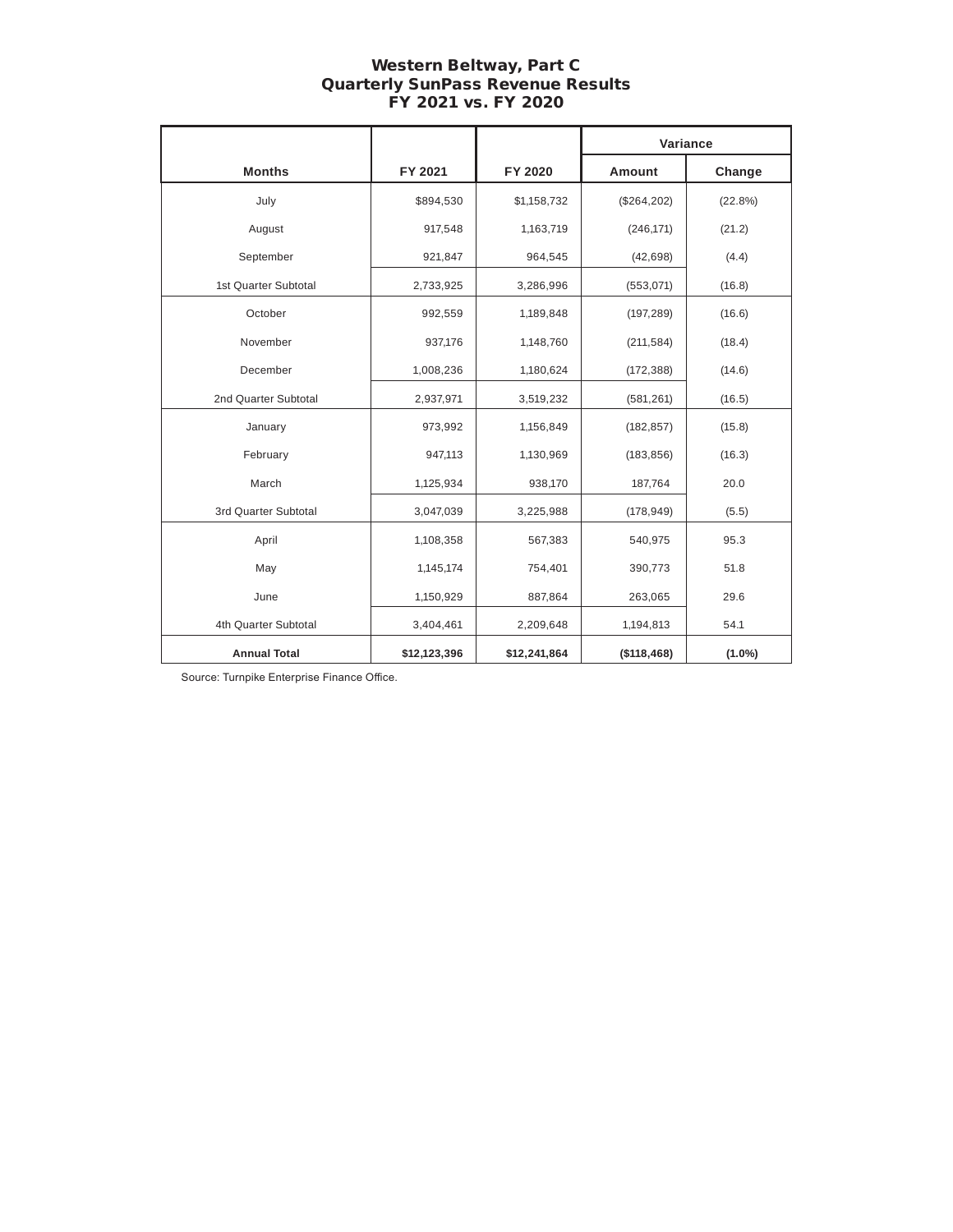# I-4 Connector SunPass Transactions and Participation FY 2021

|                  |                | <b>Number of Transactions</b> |              |                                 |
|------------------|----------------|-------------------------------|--------------|---------------------------------|
| <b>Month</b>     | <b>SunPass</b> | <b>Non-SunPass</b>            | <b>Total</b> | <b>SunPass</b><br>Participation |
| <b>July 2020</b> | 1,042,812      | 415,729                       | 1,458,541    | 71.5%                           |
| August           | 1,069,044      | 428,895                       | 1,497,939    | 71.4                            |
| September        | 1,063,087      | 426,909                       | 1,489,996    | 71.3                            |
| October          | 1,139,938      | 465,657                       | 1,605,595    | 71.0                            |
| November         | 1,057,450      | 436,734                       | 1,494,184    | 70.8                            |
| December         | 1,126,226      | 469,928                       | 1,596,154    | 70.6                            |
| January 2021     | 1,128,544      | 460,528                       | 1,589,072    | 71.0                            |
| February         | 1,073,471      | 449,878                       | 1,523,349    | 70.5                            |
| March            | 1,198,323      | 493,922                       | 1,692,245    | 70.8                            |
| April            | 1,184,909      | 482,837                       | 1,667,746    | 71.0                            |
| May              | 1,221,846      | 509,134                       | 1,730,980    | 70.6                            |
| June             | 1,214,169      | 507,012                       | 1,721,181    | 70.5                            |
| Total            | 13,519,819     | 5,547,163                     | 19,066,982   | 70.9%                           |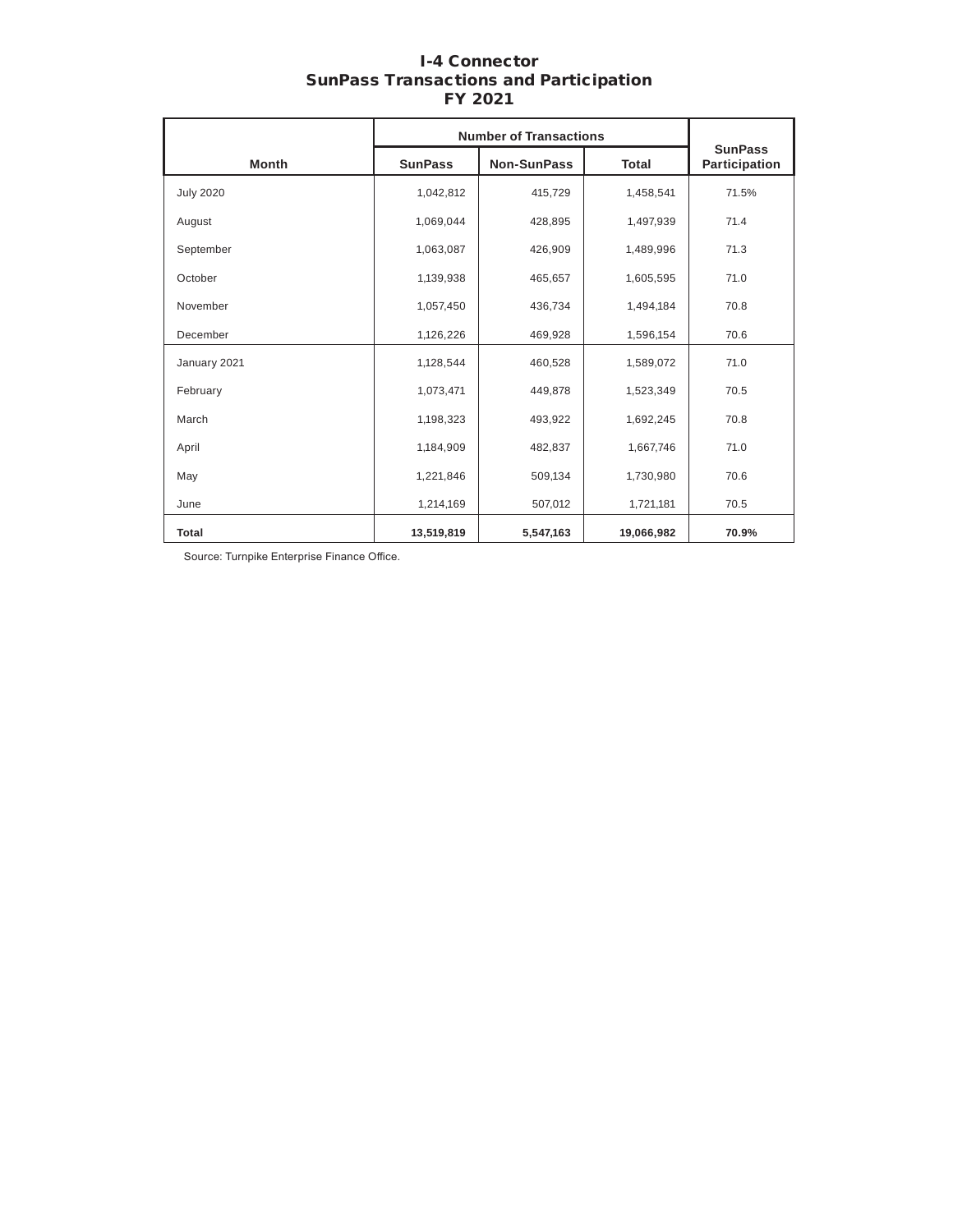# I-4 Connector Quarterly SunPass Revenue Results FY 2021 vs. FY 2020

|                      |             |              | Variance      |            |
|----------------------|-------------|--------------|---------------|------------|
| <b>Months</b>        | FY 2021     | FY 2020      | Amount        | Change     |
| July                 | \$719,127   | \$1,039,625  | (\$320,498)   | $(30.8\%)$ |
| August               | 737,631     | 1,044,099    | (306, 468)    | (29.4)     |
| September            | 741,088     | 865,398      | (124, 310)    | (14.4)     |
| 1st Quarter Subtotal | 2,197,846   | 2,949,122    | (751, 276)    | (25.5)     |
| October              | 797,934     | 1,067,542    | (269, 608)    | (25.3)     |
| November             | 753,410     | 1,030,677    | (277, 267)    | (26.9)     |
| December             | 810,537     | 1,059,267    | (248, 730)    | (23.5)     |
| 2nd Quarter Subtotal | 2,361,881   | 3,157,486    | (795, 605)    | (25.2)     |
| January              | 783,008     | 1,037,936    | (254, 928)    | (24.6)     |
| February             | 761,399     | 1,014,715    | (253, 316)    | (25.0)     |
| March                | 905,156     | 841,735      | 63,421        | 7.5        |
| 3rd Quarter Subtotal | 2,449,563   | 2,894,386    | (444, 823)    | (15.4)     |
| April                | 891,027     | 509,061      | 381,966       | 75.0       |
| May                  | 920,624     | 676,855      | 243,769       | 36.0       |
| June                 | 925,251     | 796,600      | 128,651       | 16.2       |
| 4th Quarter Subtotal | 2,736,902   | 1,982,516    | 754,386       | 38.1       |
| <b>Annual Total</b>  | \$9,746,192 | \$10,983,510 | (\$1,237,318) | (11.3%)    |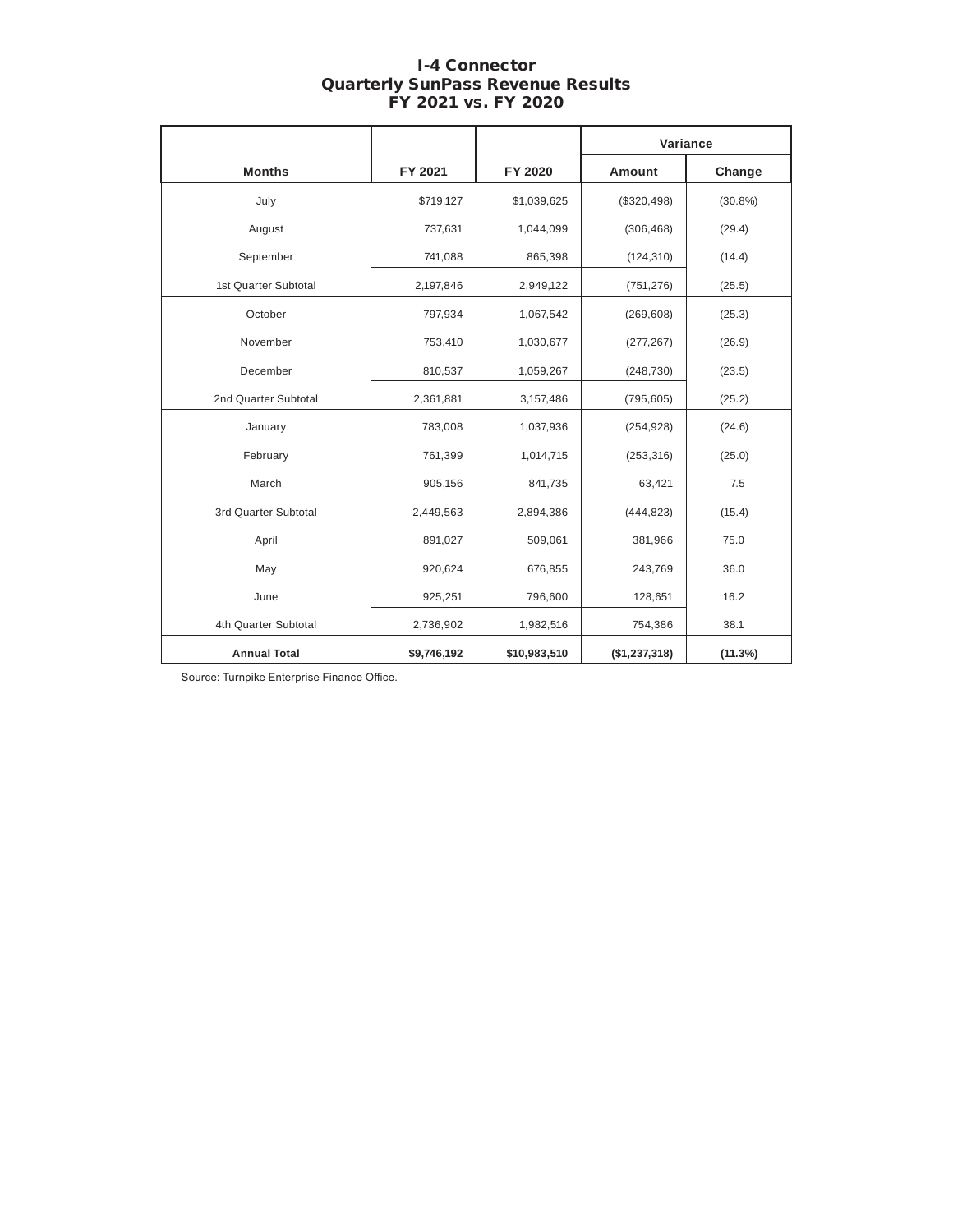### Beachline East Expressway SunPass Transactions and Participation FY 2021

|                  |                | <b>Number of Transactions</b>      | <b>SunPass</b> |       |  |
|------------------|----------------|------------------------------------|----------------|-------|--|
| <b>Month</b>     | <b>SunPass</b> | <b>Non-SunPass</b><br><b>Total</b> |                |       |  |
| <b>July 2020</b> | 1,037,201      | 531,482                            | 1,568,683      | 66.1% |  |
| August           | 1,007,471      | 310,292                            | 1,317,763      | 76.5  |  |
| September        | 1,015,206      | 311,107                            | 1,326,313      | 76.5  |  |
| October          | 1,049,416      | 339,183                            | 1,388,599      | 75.6  |  |
| November         | 985,159        | 332,647                            | 1,317,806      | 74.8  |  |
| December         | 1,049,560      | 351,112                            | 1,400,672      | 74.9  |  |
| January 2021     | 1,073,919      | 325,686                            | 1,399,605      | 76.7  |  |
| February         | 1,011,108      | 349,335                            | 1,360,443      | 74.3  |  |
| March            | 1,311,313      | 456,807                            | 1,768,120      | 74.2  |  |
| April            | 1,261,930      | 425,840                            | 1,687,770      | 74.8  |  |
| May              | 1,331,026      | 450,802                            | 1,781,828      | 74.7  |  |
| June             | 1,183,696      | 397,535                            | 1,581,231      | 74.9  |  |
| <b>Total</b>     | 13,317,005     | 4,581,828                          | 17,898,833     | 74.4% |  |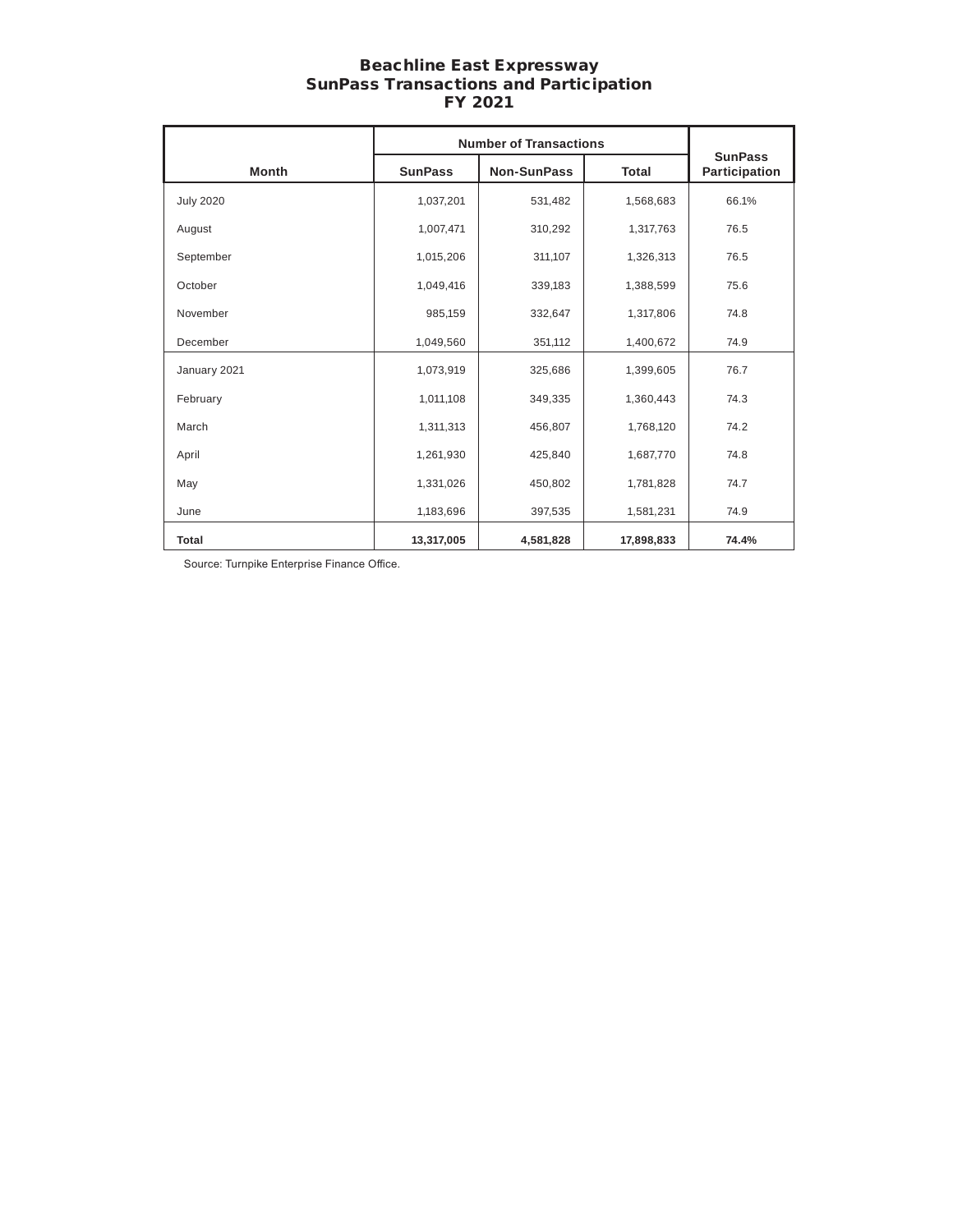# Beachline East Expressway Quarterly SunPass Revenue Results FY 2021 vs. FY 2020

|                      |             |             | Variance      |            |
|----------------------|-------------|-------------|---------------|------------|
| <b>Months</b>        | FY 2021     | FY 2020     | <b>Amount</b> | Change     |
| July                 | \$257,525   | \$351,841   | (\$94,316)    | $(26.8\%)$ |
| August               | 264,151     | 353,356     | (89, 205)     | (25.2)     |
| September            | 265,389     | 292,878     | (27, 489)     | (9.4)      |
| 1st Quarter Subtotal | 787,065     | 998,075     | (211, 010)    | (21.1)     |
| October              | 285,746     | 361,290     | (75, 544)     | (20.9)     |
| November             | 269,802     | 348,813     | (79, 011)     | (22.7)     |
| December             | 290,259     | 358,489     | (68, 230)     | (19.0)     |
| 2nd Quarter Subtotal | 845,807     | 1,068,592   | (222, 785)    | (20.8)     |
| January              | 280,401     | 351,270     | (70, 869)     | (20.2)     |
| February             | 272,663     | 343,411     | (70, 748)     | (20.6)     |
| March                | 324,143     | 284,869     | 39,274        | 13.8       |
| 3rd Quarter Subtotal | 877,207     | 979,550     | (102, 343)    | (10.4)     |
| April                | 319,083     | 172,282     | 146,801       | 85.2       |
| May                  | 329,682     | 229,069     | 100,613       | 43.9       |
| June                 | 331,338     | 269,594     | 61,744        | 22.9       |
| 4th Quarter Subtotal | 980,103     | 670,945     | 309,158       | 46.1       |
| <b>Annual Total</b>  | \$3,490,182 | \$3,717,162 | (\$226,980)   | $(6.1\%)$  |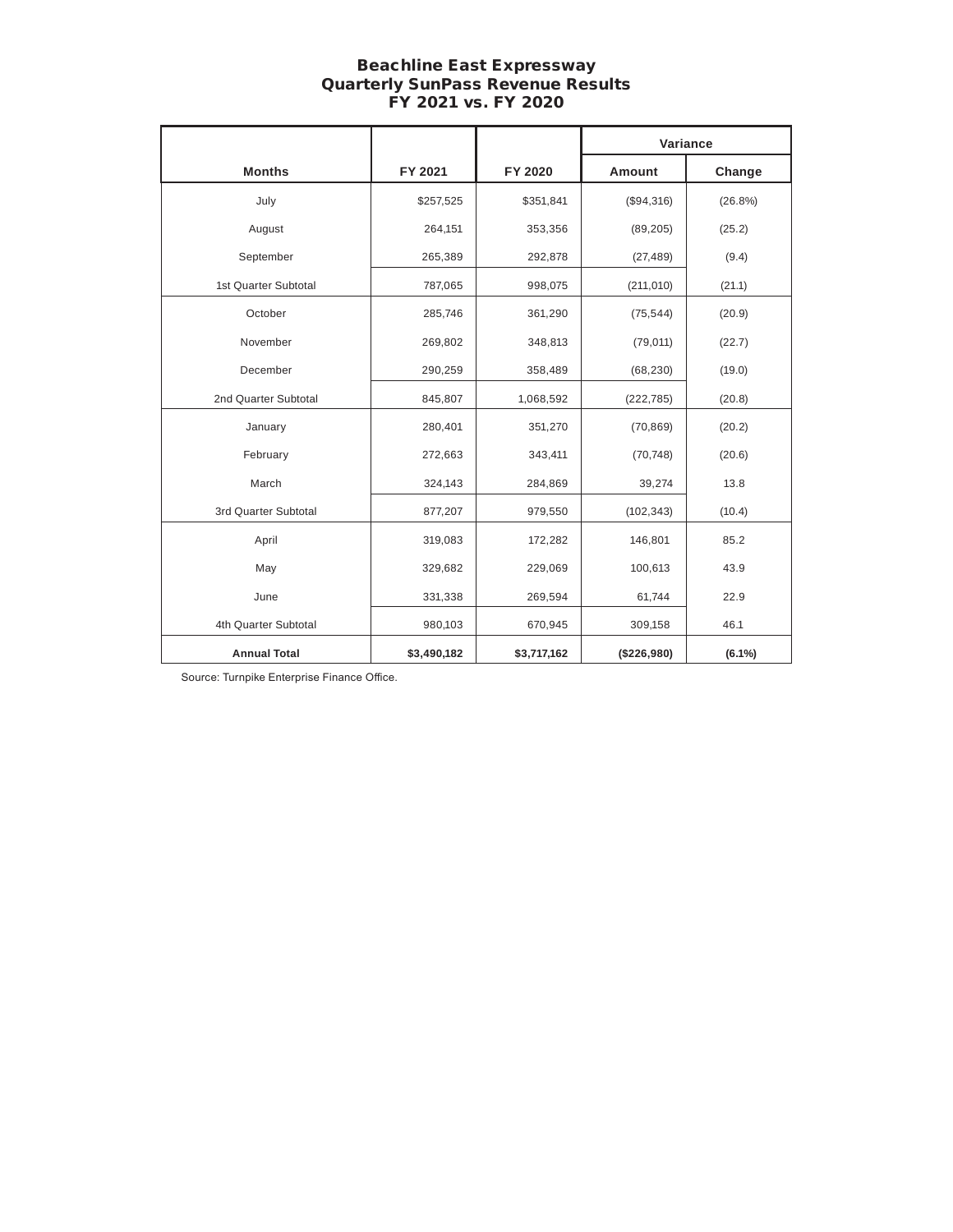### First Coast Expressway SunPass Transactions and Participation FY 2021

|                  |                | <b>Number of Transactions</b>      | <b>SunPass</b> |       |  |
|------------------|----------------|------------------------------------|----------------|-------|--|
| <b>Month</b>     | <b>SunPass</b> | <b>Non-SunPass</b><br><b>Total</b> |                |       |  |
| <b>July 2020</b> | 1,469,087      | 684,427                            | 2,153,514      | 68.2% |  |
| August           | 1,511,468      | 697,931                            | 2,209,399      | 68.4  |  |
| September        | 1,530,182      | 717,358                            | 2,247,540      | 68.1  |  |
| October          | 1,644,671      | 779,417                            | 2,424,088      | 67.8  |  |
| November         | 1,521,387      | 733,744                            | 2,255,131      | 67.5  |  |
| December         | 1,634,665      | 803,214                            | 2,437,879      | 67.1  |  |
| January 2021     | 1,560,015      | 739,754                            | 2,299,769      | 67.8  |  |
| February         | 1,505,364      | 706,104                            | 2,211,468      | 68.1  |  |
| March            | 1,774,703      | 845,201                            | 2,619,904      | 67.7  |  |
| April            | 1,787,095      | 870,321                            | 2,657,416      | 67.2  |  |
| May              | 1,804,861      | 902,512                            | 2,707,373      | 66.7  |  |
| June             | 1,737,433      | 864,307                            | 2,601,740      | 66.8  |  |
| Total            | 19,480,931     | 9,344,290                          | 28,825,221     | 67.6% |  |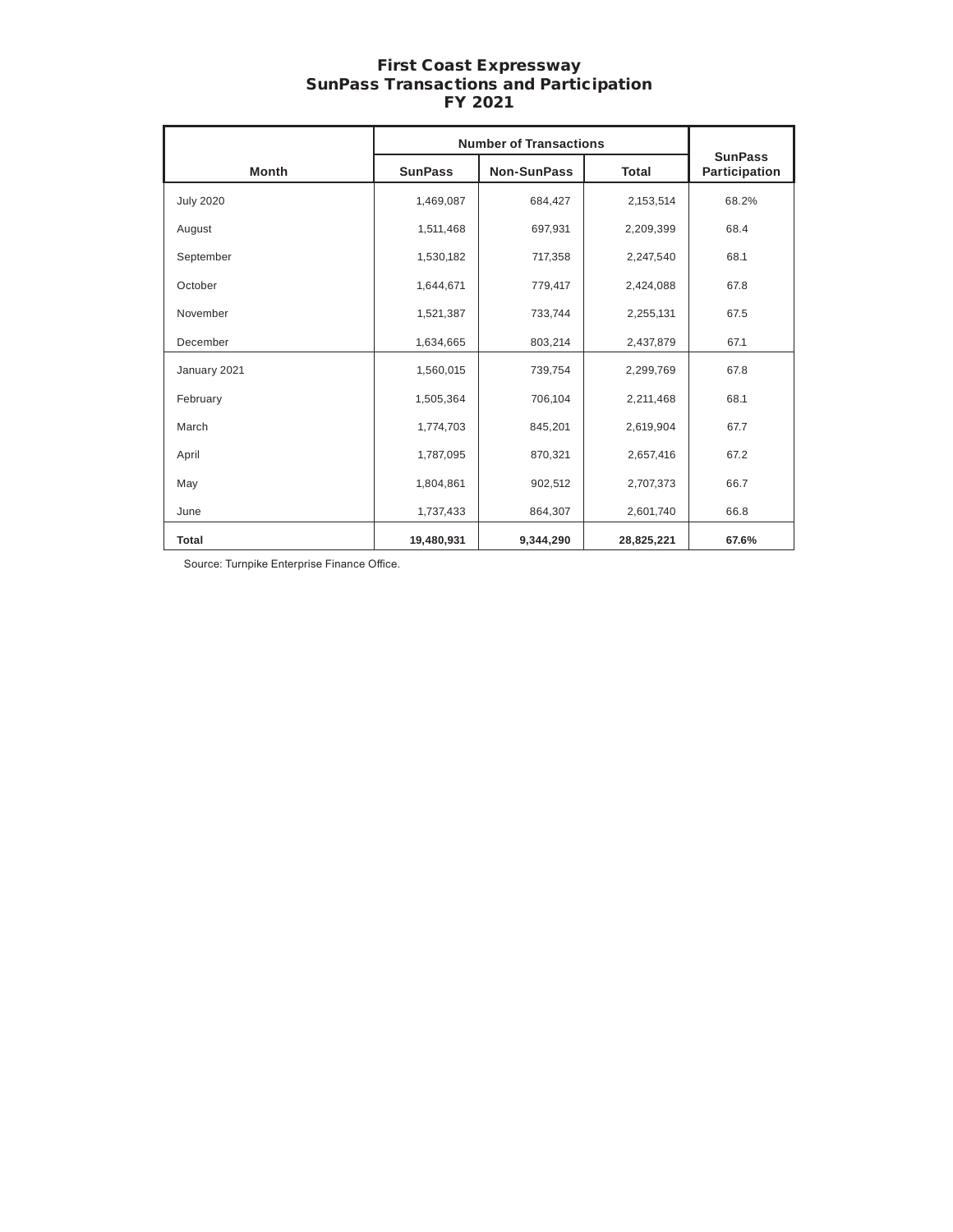# First Coast Expressway Quarterly SunPass Revenue Results FY 2021 vs. FY 2020

|                      |             |                         | Variance    |            |  |
|----------------------|-------------|-------------------------|-------------|------------|--|
| <b>Months</b>        | FY 2021     | FY 2020                 | Amount      | Change     |  |
| July                 | \$694,651   | \$793,354               | (\$98,703)  | $(12.4\%)$ |  |
| August               | 712,526     | 796,769                 | (84, 243)   | (10.6)     |  |
| September            | 715,864     | 660,399                 | 55,465      | 8.4        |  |
| 1st Quarter Subtotal | 2,123,041   | 2,250,522               | (127, 481)  | (5.7)      |  |
| October              | 770,776     | 814,659                 | (43, 883)   | (5.4)      |  |
| November             | 727,768     | 786,526                 | (58, 758)   | (7.5)      |  |
| December             | 782,950     | 808,343                 | (25, 393)   | (3.1)      |  |
| 2nd Quarter Subtotal | 2,281,494   | 2,409,528<br>(128, 034) |             | (5.3)      |  |
| January              | 756,358     | 792,065                 | (35, 707)   | (4.5)      |  |
| February             | 735,485     | 774,346                 | (38, 861)   | (5.0)      |  |
| March                | 874,349     | 642,341                 | 232,008     | 36.1       |  |
| 3rd Quarter Subtotal | 2,366,192   | 2,208,752               | 157,440     | 7.1        |  |
| April                | 860,700     | 388,473                 | 472,227     | 121.6      |  |
| May                  | 889,290     | 516,519                 | 372,771     | 72.2       |  |
| June                 | 893,758     | 607,898                 | 285,860     | 47.0       |  |
| 4th Quarter Subtotal | 2,643,748   | 1,512,890               | 1,130,858   | 74.7       |  |
| <b>Annual Total</b>  | \$9,414,475 | \$8,381,692             | \$1,032,783 | 12.3%      |  |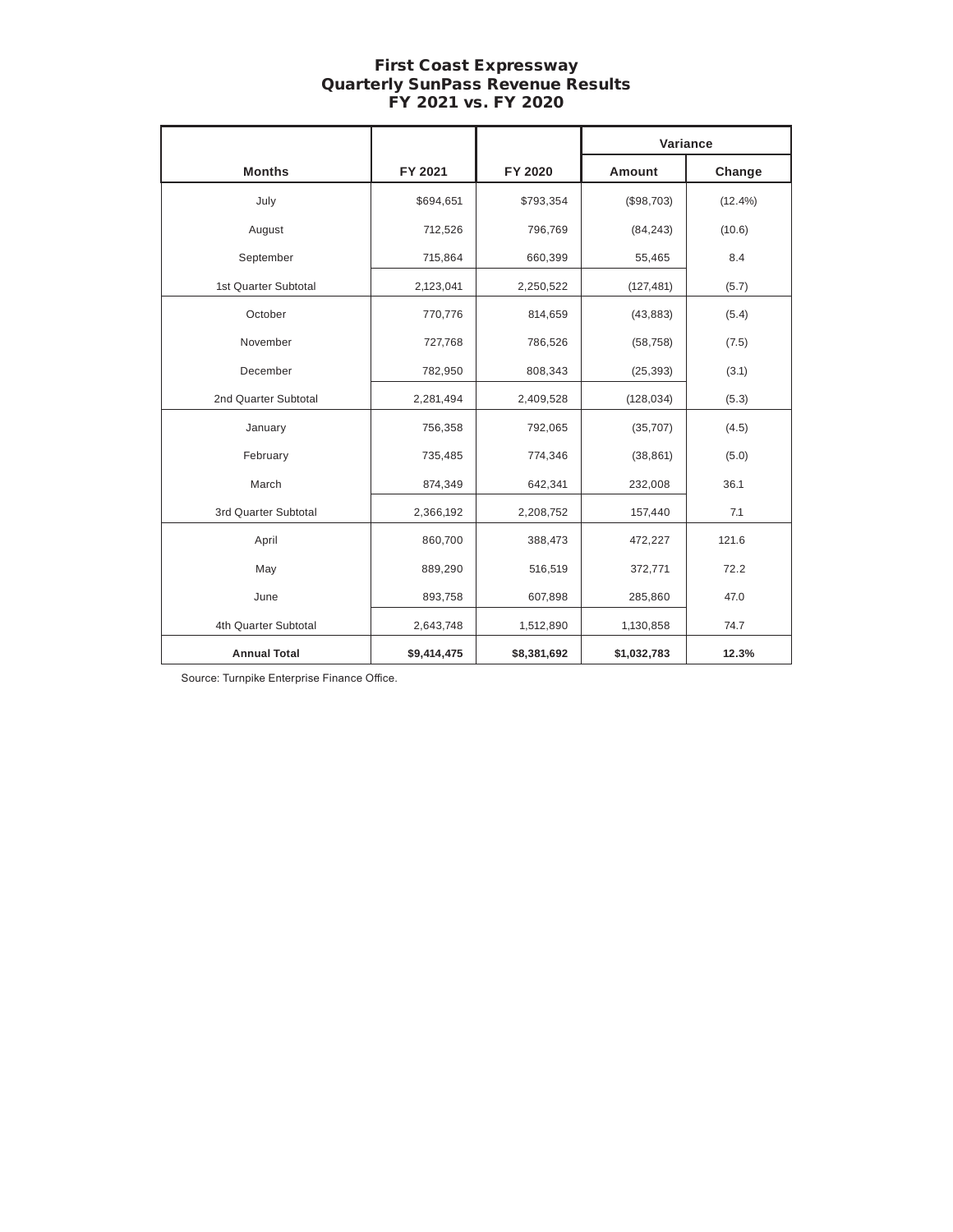# Mainline Seasonal Variation SunPass Traffic FY 2021

|                  | <b>Seasonal Factor*</b>              |                                |                         |                                |                                            |  |  |  |
|------------------|--------------------------------------|--------------------------------|-------------------------|--------------------------------|--------------------------------------------|--|--|--|
| <b>Month</b>     | <b>Turnpike Mainline</b><br>(SR 821) | <b>Southern Coin</b><br>System | <b>Ticket</b><br>System | <b>Northern Coin</b><br>System | <b>Beachline West</b><br><b>Expressway</b> |  |  |  |
| <b>July 2020</b> | 0.85                                 | 0.86                           | 0.89                    | 0.85                           | 0.78                                       |  |  |  |
| August           | 0.88                                 | 0.88                           | 0.90                    | 0.88                           | 0.80                                       |  |  |  |
| September        | 0.93                                 | 0.93                           | 0.92                    | 0.92                           | 0.85                                       |  |  |  |
| October          | 0.98                                 | 0.96                           | 0.96                    | 0.96                           | 0.91                                       |  |  |  |
| November         | 0.94                                 | 0.93                           | 0.95                    | 0.94                           | 0.91                                       |  |  |  |
| December         | 0.99                                 | 0.98                           | 0.99                    | 0.97                           | 0.95                                       |  |  |  |
| January 2021     | 0.97                                 | 0.98                           | 0.96                    | 0.95                           | 0.91                                       |  |  |  |
| February         | 1.04                                 | 1.05                           | 1.04                    | 1.02                           | 1.02                                       |  |  |  |
| March            | 1.09                                 | 1.10                           | 1.10                    | 1.11                           | 1.17                                       |  |  |  |
| April            | 1.10                                 | 1.12                           | 1.10                    | 1.12                           | 1.20                                       |  |  |  |
| May              | 1.10                                 | 1.10                           | 1.09                    | 1.12                           | 1.24                                       |  |  |  |
| June             | 1.13                                 | 1.11                           | 1.10                    | 1.17                           | 1.26                                       |  |  |  |

Source: Turnpike Enterprise Finance Office.

\* FY 2021 seasonal factors impacted by the traffic recovery from the COVID-19 pandemic.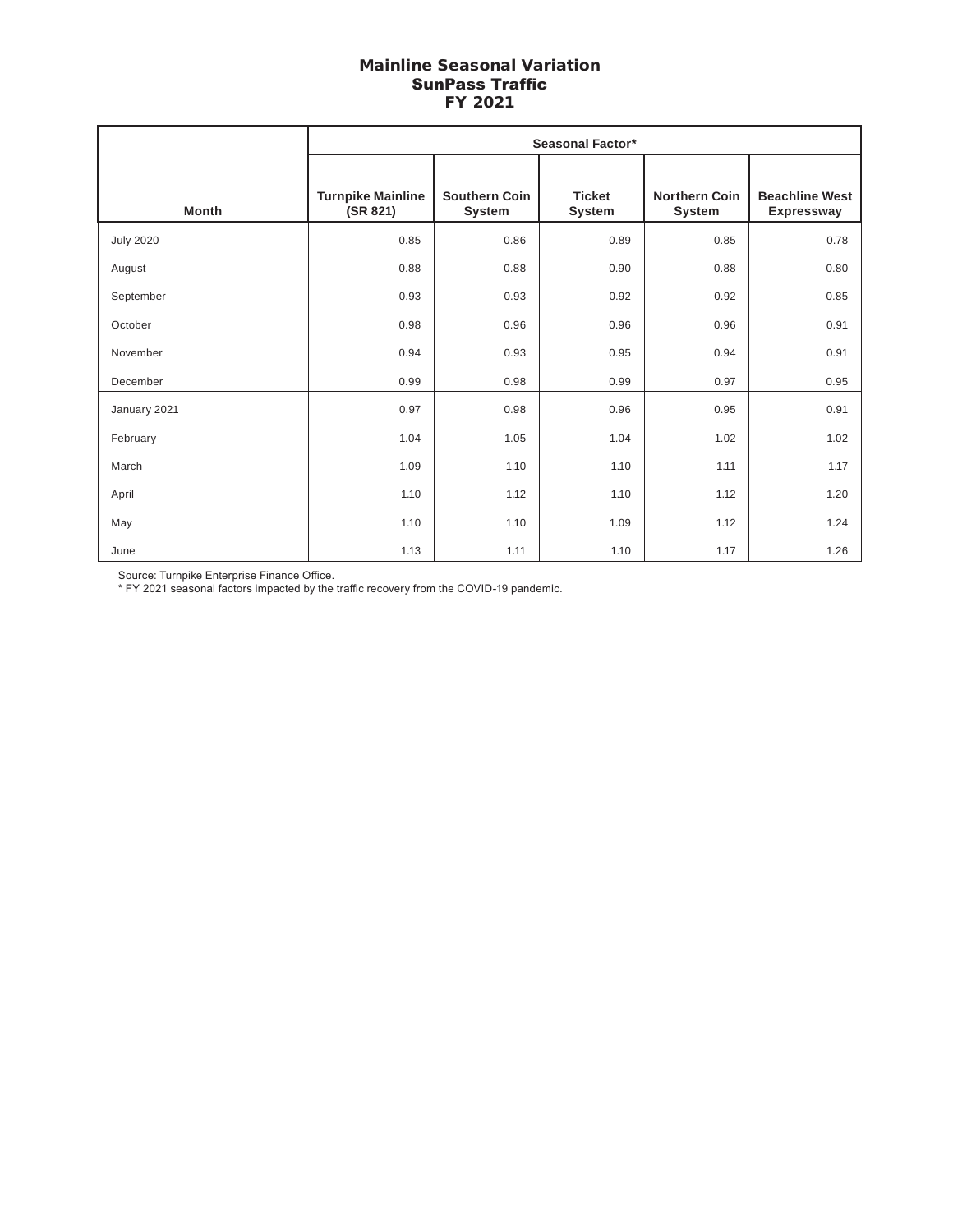# Expansion Projects Seasonal Variation SunPass Traffic FY 2021

|                  | Seasonal Factor*              |                               |                                      |                        |                 |                     |                               |                      |                                        |                                  |
|------------------|-------------------------------|-------------------------------|--------------------------------------|------------------------|-----------------|---------------------|-------------------------------|----------------------|----------------------------------------|----------------------------------|
| Month            | <b>Sawgrass</b><br>Expressway | Seminole<br><b>Expressway</b> | <b>Veterans</b><br><b>Expressway</b> | Southern<br>Conn. Ext. | Polk<br>Parkway | Suncoast<br>Parkway | Western<br>Beltway,<br>Part C | $I - 4$<br>Connector | <b>Beachline</b><br>East<br>Expressway | <b>First Coast</b><br>Expressway |
| <b>July 2020</b> | 0.86                          | 0.87                          | 0.86                                 | 0.80                   | 0.87            | 0.86                | 0.83                          | 0.91                 | 0.92                                   | 0.89                             |
| August           | 0.88                          | 0.92                          | 0.89                                 | 0.83                   | 0.90            | 0.89                | 0.83                          | 0.93                 | 0.89                                   | 0.91                             |
| September        | 0.92                          | 0.96                          | 0.94                                 | 0.88                   | 0.95            | 0.94                | 0.88                          | 0.96                 | 0.93                                   | 0.96                             |
| October          | 0.96                          | 1.02                          | 0.98                                 | 0.91                   | 0.98            | 0.98                | 0.93                          | 0.99                 | 0.93                                   | 0.99                             |
| November         | 0.93                          | 0.94                          | 0.93                                 | 0.89                   | 0.94            | 0.94                | 0.88                          | 0.95                 | 0.90                                   | 0.95                             |
| December         | 0.99                          | 0.97                          | 0.99                                 | 0.95                   | 0.97            | 0.97                | 0.93                          | 0.98                 | 0.93                                   | 0.99                             |
| January<br>2021  | 0.96                          | 0.94                          | 0.95                                 | 0.89                   | 0.97            | 0.95                | 0.89                          | 0.98                 | 0.95                                   | 0.94                             |
| February         | 1.05                          | 1.02                          | 1.04                                 | 0.99                   | 1.04            | 1.04                | 1.02                          | 1.04                 | 0.99                                   | 1.01                             |
| March            | 1.09                          | 1.08                          | 1.08                                 | 1.14                   | 1.10            | 1.10                | 1.16                          | 1.04                 | 1.16                                   | 1.07                             |
| April            | 1.13                          | 1.11                          | 1.11                                 | 1.19                   | 1.13            | 1.12                | 1.19                          | 1.07                 | 1.15                                   | 1.12                             |
| May              | 1.11                          | 1.09                          | 1.11                                 | 1.23                   | 1.07            | 1.10                | 1.20                          | 1.06                 | 1.18                                   | 1.09                             |
| June             | 1.12                          | 1.10                          | 1.13                                 | 1.31                   | 1.08            | 1.12                | 1.26                          | 1.09                 | 1.08                                   | 1.09                             |

Source: Turnpike Enterprise Finance Office.

\* FY 2021 seasonal factors impacted by the traffic recovery from the COVID-19 pandemic.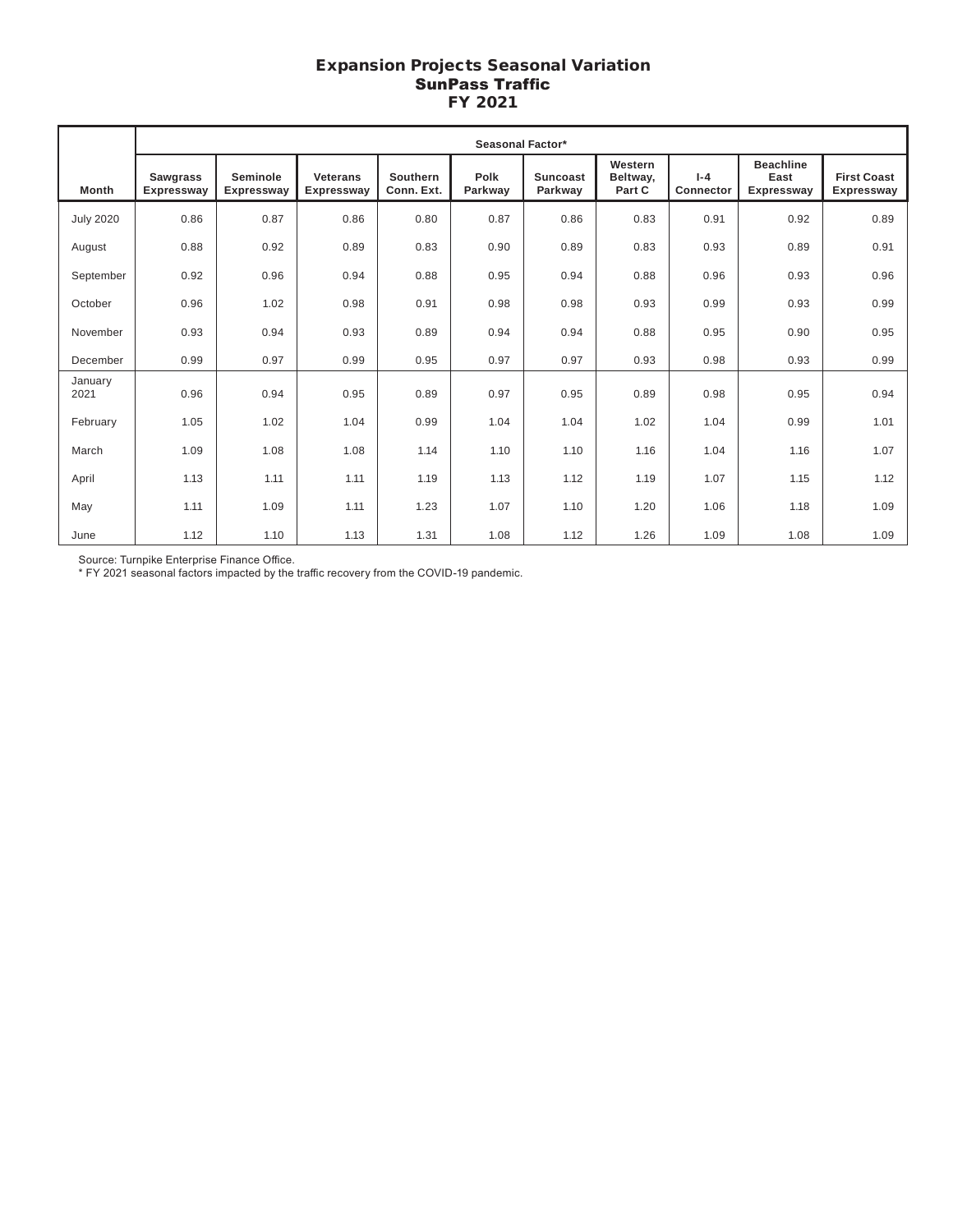# SunPass Participaton by Month FY 2020 and FY 2021

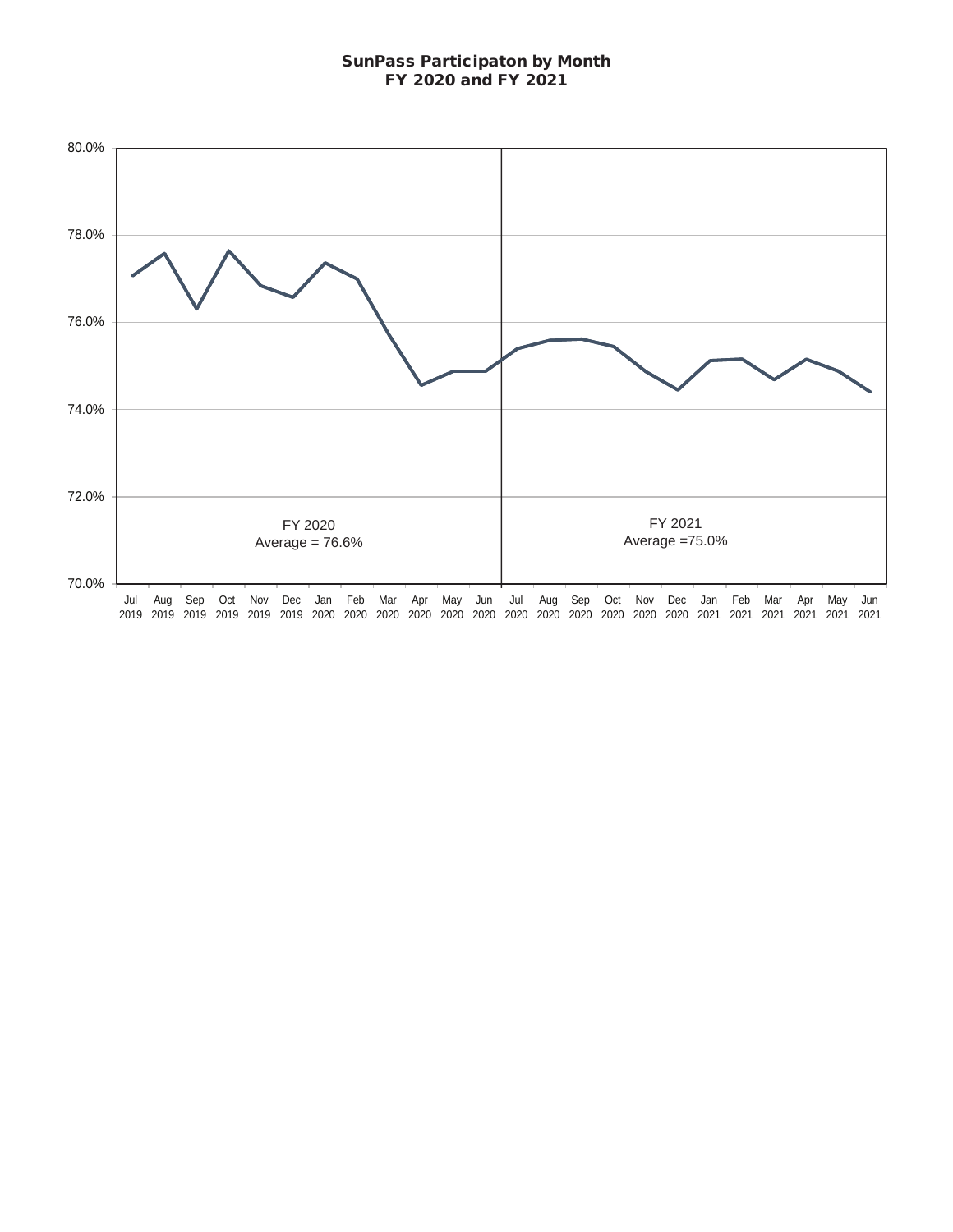### Toll Revenue by Payment Type FY 2021 (In Millions)

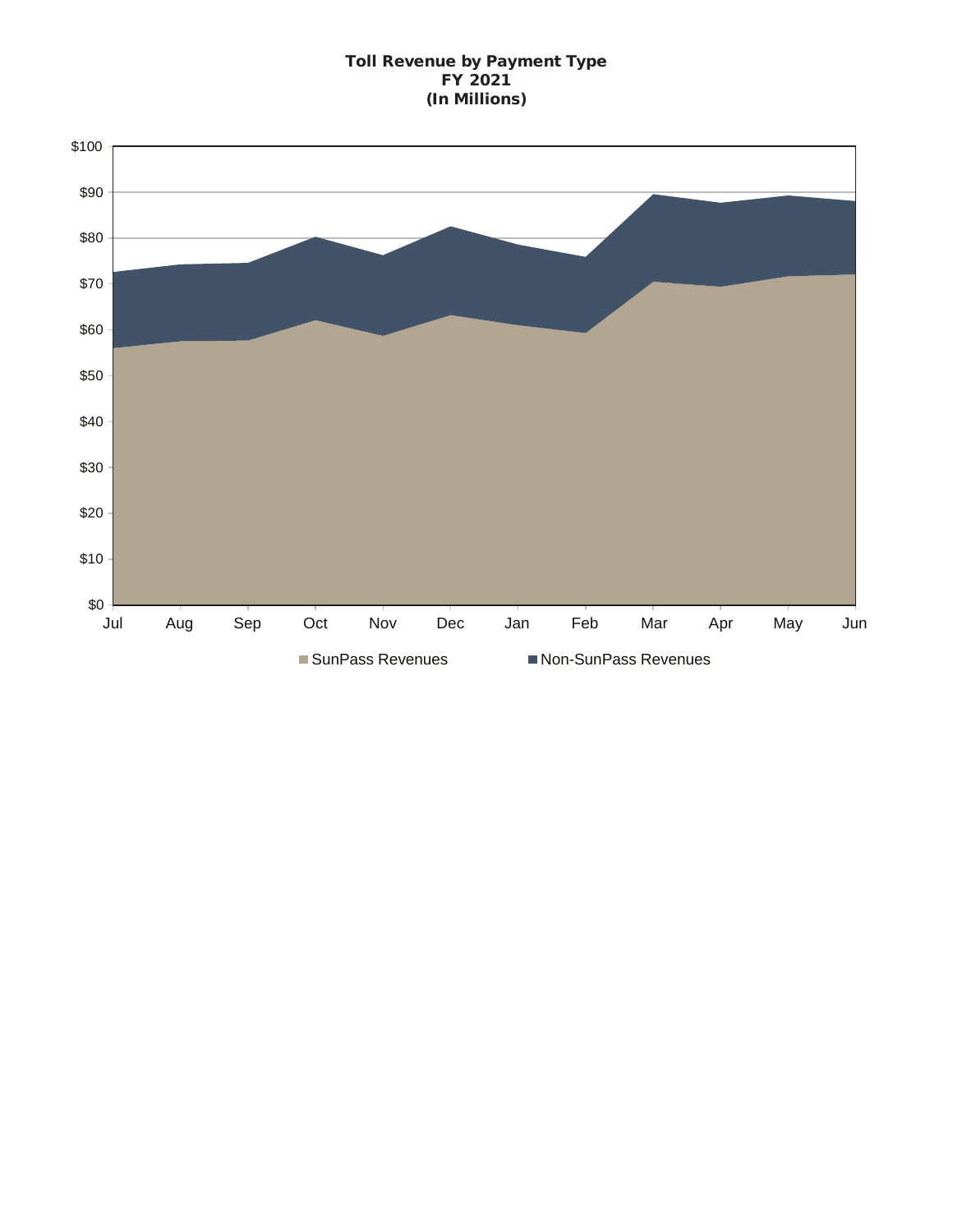### Turnpike System SunPass Participation by Region FY 2021



This graph depicts the average SunPass participation on the Turnpike System by region during FY 2021. As expected, SunPass participation in the regions with mostly commuters was high (Urban Central Florida at 76 percent and South Florida and West Florida both at 75 percent). On the other hand, SunPass participation in the tourist-oriented rural regions of Central Florida was the lowest at 69 percent.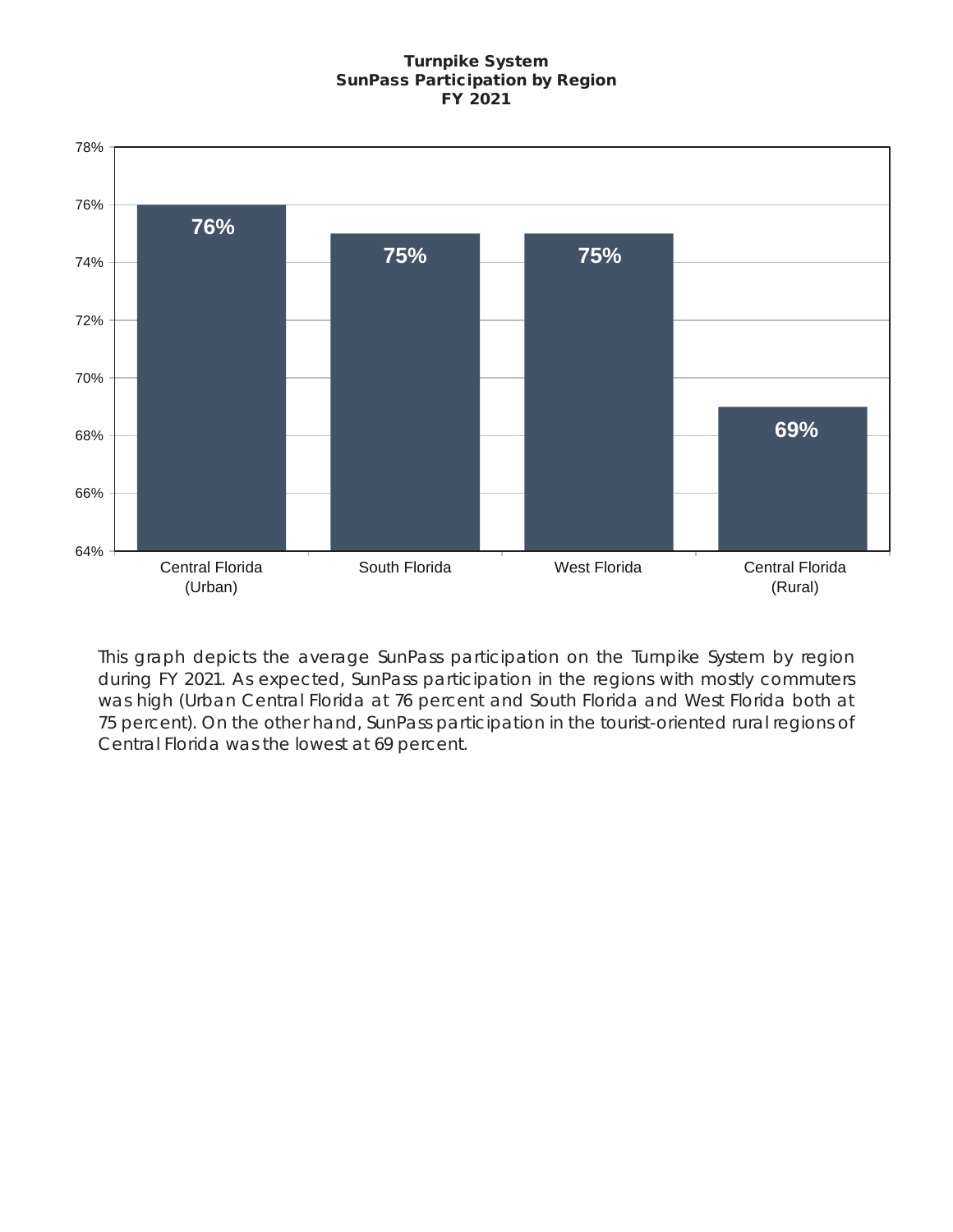Mainline Toll Plazas - Southern Facilities Typical Weekday Hourly SunPass Participation



Source: Data obtained from Turnpike Enterprise Finance Office for the week beginning Monday, November 2, 2020.

This graph shows the hourly SunPass participation on weekdays for a typical week at select mainline toll plazas on the southern components of the Mainline System. These components include SR 821, Southern Coin System, and the southern portion of the Ticket System (Lantana).

As depicted in the graph, SunPass participation on these facilities increased during the early morning and evening hours. Peak-hour participation at the Lantana toll plaza reached 85 percent in the morning. In general, the morning peak participation at all five toll plazas was higher than the evening peak participation.